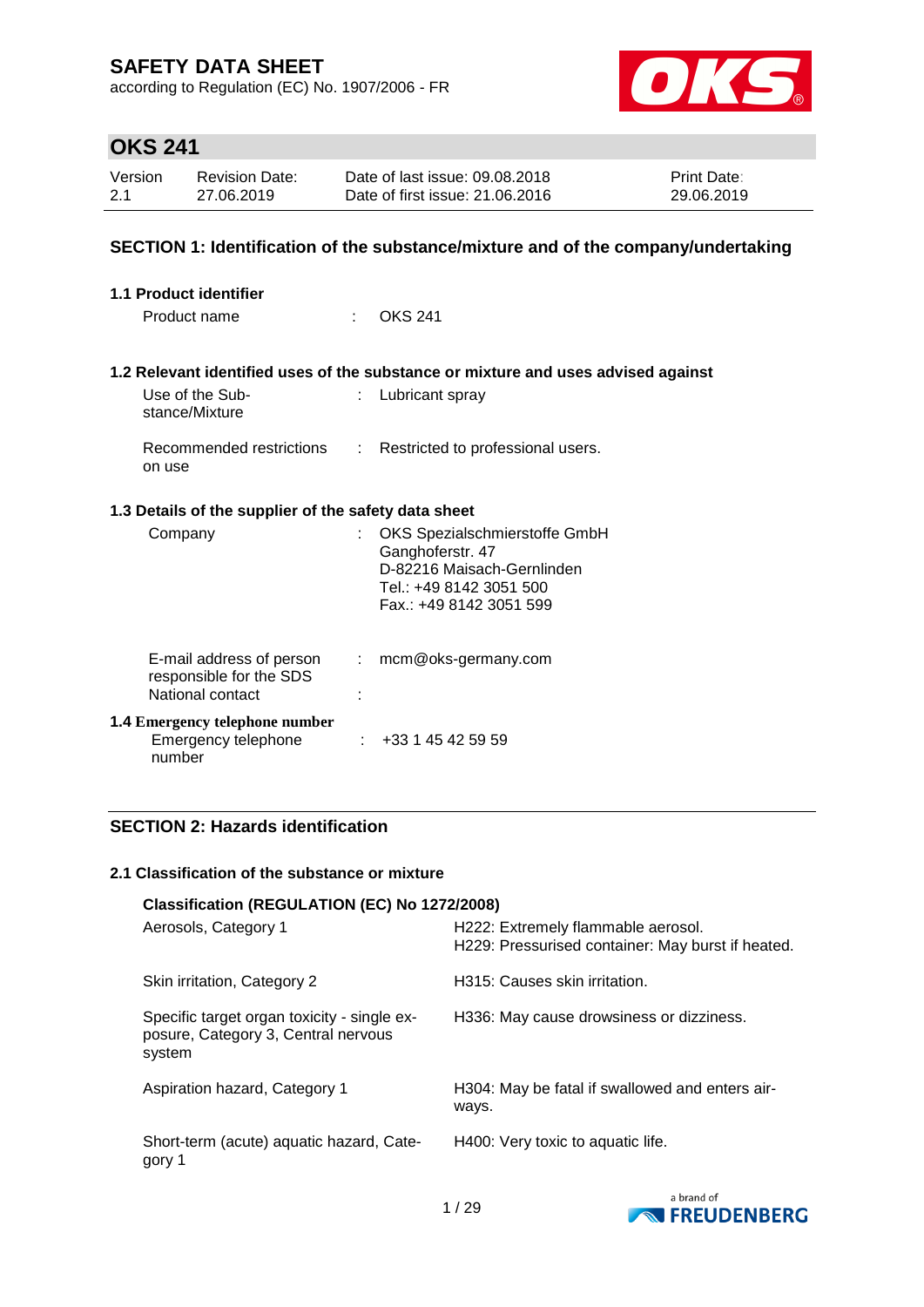according to Regulation (EC) No. 1907/2006 - FR



## **OKS 241**

| Version | <b>Revision Date:</b> | Date of last issue: 09.08.2018  | <b>Print Date:</b> |
|---------|-----------------------|---------------------------------|--------------------|
| 2.1     | 27.06.2019            | Date of first issue: 21.06.2016 | 29.06.2019         |

Long-term (chronic) aquatic hazard, Category 2

H411: Toxic to aquatic life with long lasting effects.

### **2.2 Label elements**

| Labelling (REGULATION (EC) No 1272/2008) |                                              |                                                                                                                                   |
|------------------------------------------|----------------------------------------------|-----------------------------------------------------------------------------------------------------------------------------------|
| Hazard pictograms                        |                                              |                                                                                                                                   |
| Signal word                              | Danger                                       |                                                                                                                                   |
| <b>Hazard statements</b>                 | H <sub>222</sub><br>H <sub>229</sub><br>H304 | Extremely flammable aerosol.<br>Pressurised container: May burst if heated.<br>May be fatal if swallowed and enters air-<br>ways. |
|                                          | H315<br>H336<br>H410                         | Causes skin irritation.<br>May cause drowsiness or dizziness.<br>Very toxic to aquatic life with long lasting<br>effects.         |
| Precautionary statements                 | <b>Prevention:</b>                           |                                                                                                                                   |
|                                          | P210                                         | Keep away from heat, hot surfaces, sparks,<br>open flames and other ignition sources. No<br>smoking.                              |
|                                          | P211                                         | Do not spray on an open flame or other<br>ignition source.                                                                        |
|                                          | P251<br>P273                                 | Do not pierce or burn, even after use.<br>Avoid release to the environment.                                                       |
|                                          | Response:                                    |                                                                                                                                   |
|                                          | P301 + P310                                  | IF SWALLOWED: Immediately call a<br>POISON CENTER/doctor.                                                                         |
|                                          | P331<br>P391                                 | Do NOT induce vomiting.<br>Collect spillage.                                                                                      |
|                                          | Storage:                                     |                                                                                                                                   |
|                                          | $P410 + P412$                                | Protect from sunlight. Do not expose to<br>temperatures exceeding 50 °C/ 122 °F.                                                  |

Hazardous components which must be listed on the label:

Naphtha (petroleum), hydrotreated light; Low boiling point hydrogen treated naphtha

### **2.3 Other hazards**

This substance/mixture contains no components considered to be either persistent, bioaccumulative and toxic (PBT), or very persistent and very bioaccumulative (vPvB) at levels of 0.1% or higher.

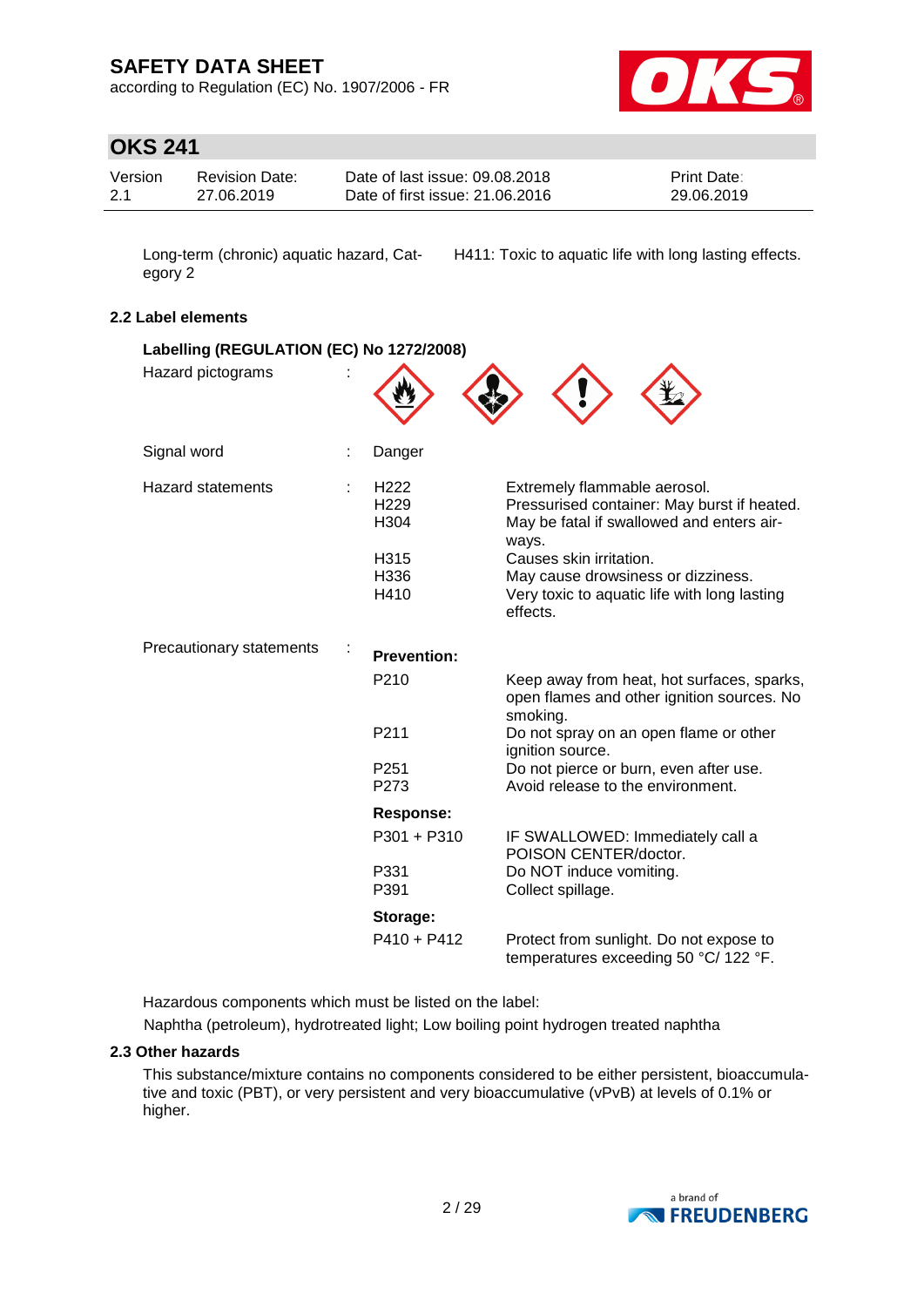according to Regulation (EC) No. 1907/2006 - FR



# **OKS 241**

| Version | <b>Revision Date:</b> | Date of last issue: 09.08.2018  | <b>Print Date:</b> |
|---------|-----------------------|---------------------------------|--------------------|
| 2.1     | 27.06.2019            | Date of first issue: 21,06,2016 | 29.06.2019         |

## **SECTION 3: Composition/information on ingredients**

### **3.2 Mixtures**

Chemical nature : Active substance with propellant Solvent mixture

### **Hazardous components**

| Chemical name                                | CAS-No.             | Classification                      | Concentration   | Concentration   |
|----------------------------------------------|---------------------|-------------------------------------|-----------------|-----------------|
|                                              | EC-No.              |                                     | limits          | (% w/w)         |
|                                              |                     |                                     | M-Factor        |                 |
|                                              | Index-No.           |                                     | <b>Notes</b>    |                 |
|                                              | Registration number |                                     |                 |                 |
| Naphtha (petroleum),                         | 64742-49-0          | Flam. Liq.2; H225                   |                 | $>= 25 - < 30$  |
| hydrotreated light;                          | 265-151-9           | Skin Irrit.2; H315                  |                 |                 |
| Low boiling point hy-                        |                     | STOT SE3; H336                      | Note P          |                 |
| drogen treated naph-                         | 649-328-00-1        | Asp. Tox.1; H304                    |                 |                 |
| tha                                          |                     | Aquatic Chronic2;                   |                 |                 |
|                                              |                     | H411                                |                 |                 |
| copper flakes (coated                        | 7440-50-8           | Acute Tox.4; H302                   |                 | $>= 2.5 - 10$   |
| with aliphatic acid)                         |                     | Acute Tox.3; H331                   | M-Factor: 10/1  |                 |
|                                              | 029-019-01-X        | Eye Irrit.2; H319                   |                 |                 |
|                                              |                     | Aquatic Acute1;                     |                 |                 |
|                                              |                     | H400                                |                 |                 |
|                                              |                     | Aquatic Chronic1;                   |                 |                 |
|                                              | 110-54-3            | H410                                | $>= 5%$         |                 |
| n-hexane                                     | 203-777-6           | Flam. Liq.2; H225                   | STOT RE2,       | $>= 1 - 2.5$    |
|                                              |                     | Skin Irrit.2; H315<br>Repr.2; H361f | H373            |                 |
|                                              | 601-037-00-0        | STOT SE3; H336                      |                 |                 |
|                                              | 01-2119480412-44-   | STOT RE2; H373                      |                 |                 |
|                                              | XXXX                | Asp. Tox.1; H304                    |                 |                 |
|                                              |                     | Aquatic Chronic2;                   | ** ***          |                 |
|                                              |                     | H411                                |                 |                 |
| amines, hydrogenated                         | 61788-45-2          | Skin Irrit.2; H315                  |                 | $>= 0,0025 - 1$ |
| tallow alkyl                                 | 262-976-6           | Eye Dam.1; H318                     | M-Factor: 10/10 | 0,025           |
|                                              |                     | STOT RE2; H373                      |                 |                 |
|                                              | 612-284-00-9        | Asp. Tox.1; H304                    |                 |                 |
|                                              |                     | Aquatic Acute1;                     |                 |                 |
|                                              |                     | H400                                |                 |                 |
|                                              |                     | Aquatic Chronic1;                   |                 |                 |
|                                              |                     | H410                                |                 |                 |
| Substances with a workplace exposure limit : |                     |                                     |                 |                 |
| dimethyl ether                               | 115-10-6            | Flam. Gas1; H220                    |                 | $>=$ 30 - < 50  |
|                                              | 204-065-8           | Press. GasLique-                    |                 |                 |
|                                              |                     | fied gas; H280                      | Note U (table   |                 |
|                                              | 603-019-00-8        |                                     | 3.1)            |                 |
|                                              | 01-2119472128-37-   |                                     |                 |                 |
|                                              | <b>XXXX</b>         |                                     |                 |                 |
|                                              |                     |                                     |                 |                 |
| n-butyl acetate                              | 123-86-4            | Flam. Liq.3; H226                   |                 | $>= 1 - 10$     |

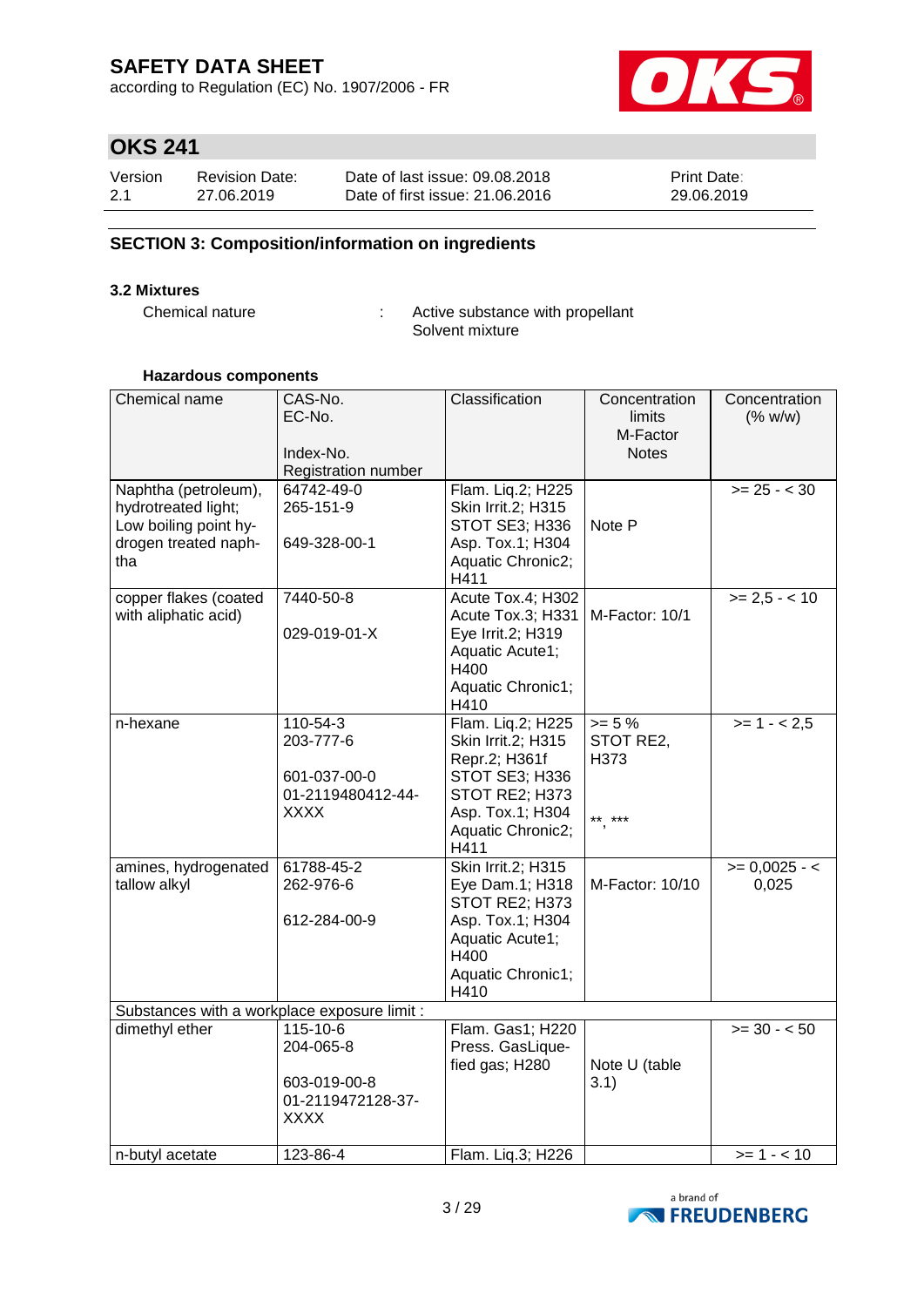according to Regulation (EC) No. 1907/2006 - FR



# **OKS 241**

| Version<br>2.1 | <b>Revision Date:</b><br>27.06.2019 |                                                               | Date of last issue: 09.08.2018<br>Date of first issue: 21.06.2016 | Print Date:<br>29.06.2019 |             |
|----------------|-------------------------------------|---------------------------------------------------------------|-------------------------------------------------------------------|---------------------------|-------------|
|                |                                     | 204-658-1<br>607-025-00-1<br>01-2119485493-29-<br><b>XXXX</b> | STOT SE3; H336                                                    |                           |             |
| tin            |                                     | 7440-31-5<br>231-141-8                                        |                                                                   |                           | $>= 1 - 10$ |

For explanation of abbreviations see section 16.

## **SECTION 4: First aid measures**

### **4.1 Description of first aid measures**

| If inhaled              |    | Call a physician or poison control centre immediately.<br>Remove person to fresh air. If signs/symptoms continue, get<br>medical attention.<br>Keep patient warm and at rest.<br>If unconscious, place in recovery position and seek medical<br>advice.<br>Keep respiratory tract clear.<br>If breathing is irregular or stopped, administer artificial respira-<br>tion. |
|-------------------------|----|---------------------------------------------------------------------------------------------------------------------------------------------------------------------------------------------------------------------------------------------------------------------------------------------------------------------------------------------------------------------------|
| In case of skin contact |    | Take off all contaminated clothing immediately.<br>Get medical attention immediately if irritation develops and<br>persists.<br>Wash clothing before reuse.<br>Thoroughly clean shoes before reuse.<br>Wash skin thoroughly with soap and water or use recognized<br>skin cleanser.                                                                                       |
| In case of eye contact  |    | : Rinse immediately with plenty of water, also under the eyelids,<br>for at least 10 minutes.<br>If eye irritation persists, consult a specialist.                                                                                                                                                                                                                        |
| If swallowed            | ÷. | Move the victim to fresh air.<br>If accidentally swallowed obtain immediate medical attention.<br>Keep respiratory tract clear.<br>Do NOT induce vomiting.<br>Rinse mouth with water.<br>Aspiration hazard if swallowed - can enter lungs and cause<br>damage.                                                                                                            |

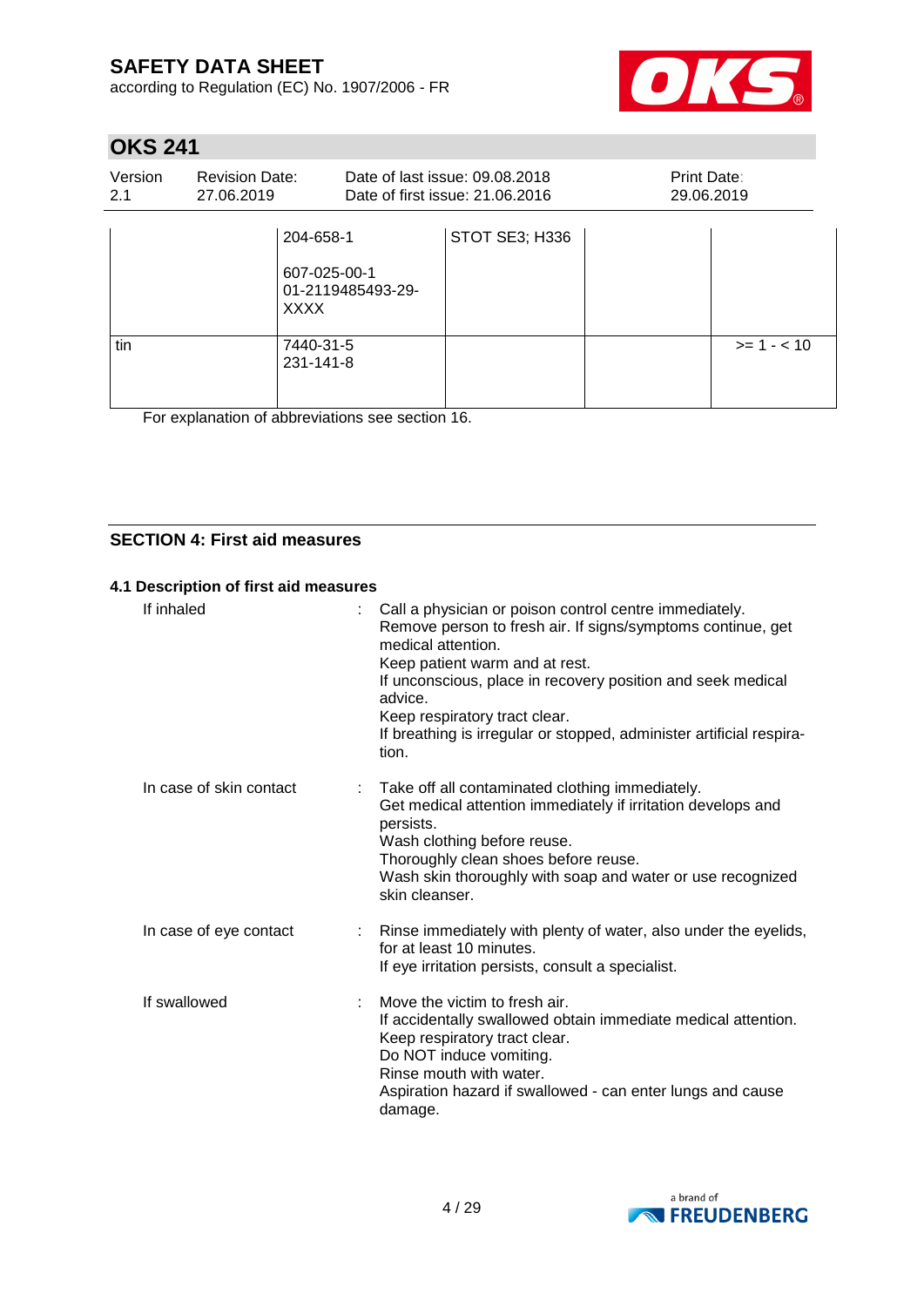according to Regulation (EC) No. 1907/2006 - FR



## **OKS 241**

| Version | <b>Revision Date:</b> | Date of last issue: 09.08.2018  | <b>Print Date:</b> |
|---------|-----------------------|---------------------------------|--------------------|
| 2.1     | 27.06.2019            | Date of first issue: 21,06,2016 | 29.06.2019         |

## **4.2 Most important symptoms and effects, both acute and delayed**

| Symptoms     | Inhalation may provoke the following symptoms:<br>Unconsciousness<br><b>Dizziness</b><br><b>Drowsiness</b><br>Headache<br>Nausea<br>Tiredness<br>Skin contact may provoke the following symptoms:<br>Erythema |
|--------------|---------------------------------------------------------------------------------------------------------------------------------------------------------------------------------------------------------------|
|              | Aspiration may cause pulmonary oedema and pneumonitis.                                                                                                                                                        |
| <b>Risks</b> | Central nervous system depression<br>Risk of product entering the lungs on vomiting after ingestion.<br>Health injuries may be delayed.<br>Causes skin irritation.                                            |

## **4.3 Indication of any immediate medical attention and special treatment needed**

| Treatment | Treat symptomatically. |
|-----------|------------------------|
|           |                        |

### **SECTION 5: Firefighting measures**

| 5.1 Extinguishing media<br>Suitable extinguishing media : ABC powder     |                                                                                                                                                                                                                                                                                                 |
|--------------------------------------------------------------------------|-------------------------------------------------------------------------------------------------------------------------------------------------------------------------------------------------------------------------------------------------------------------------------------------------|
| Unsuitable extinguishing<br>media                                        | : High volume water jet                                                                                                                                                                                                                                                                         |
| 5.2 Special hazards arising from the substance or mixture                |                                                                                                                                                                                                                                                                                                 |
| Specific hazards during fire- : Fire may cause evolution of:<br>fighting | Carbon oxides<br>Metal oxides<br>Oxides of phosphorus<br>Sulphur oxides<br>Fire Hazard<br>Do not let product enter drains.<br>Contains gas under pressure; may explode if heated.<br>Beware of vapours accumulating to form explosive concentra-<br>tions. Vapours can accumulate in low areas. |
| 5.3 Advice for firefighters                                              |                                                                                                                                                                                                                                                                                                 |
| Special protective equipment :<br>for firefighters                       | In the event of fire, wear self-contained breathing apparatus.<br>Use personal protective equipment. Exposure to decomposi-<br>tion products may be a hazard to health.                                                                                                                         |

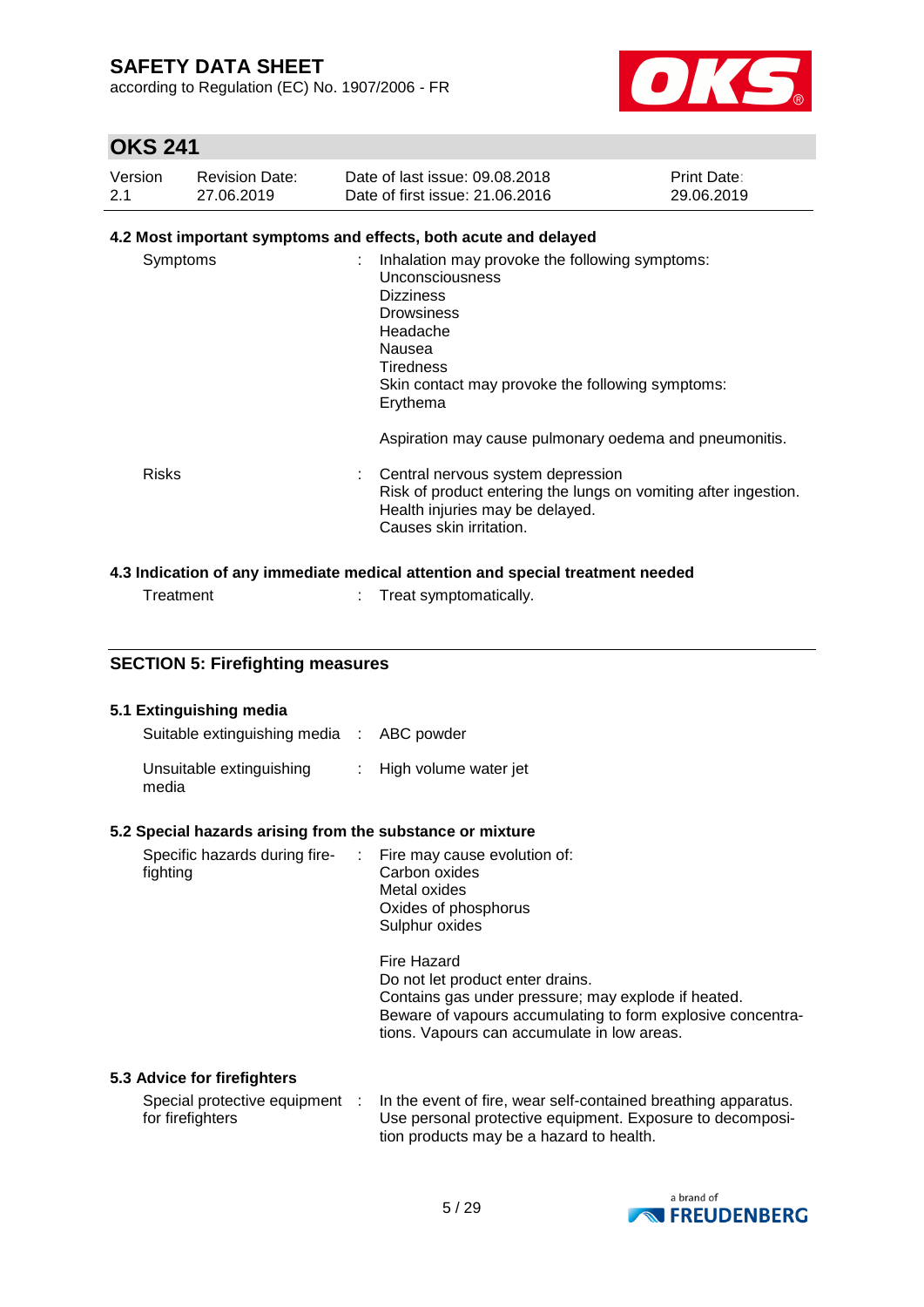according to Regulation (EC) No. 1907/2006 - FR



# **OKS 241**

| Version<br><b>Revision Date:</b><br>27.06.2019<br>2.1 |  | Date of last issue: 09.08.2018<br>Date of first issue: 21.06.2016                                                                                                                          | Print Date:<br>29.06.2019 |
|-------------------------------------------------------|--|--------------------------------------------------------------------------------------------------------------------------------------------------------------------------------------------|---------------------------|
| Further information                                   |  | Standard procedure for chemical fires.<br>Collect contaminated fire extinguishing water separately. This<br>must not be discharged into drains.<br>Cool containers/tanks with water spray. |                           |

### **SECTION 6: Accidental release measures**

| 6.1 Personal precautions, protective equipment and emergency procedures                                                                                                                                                                                                                                                                                   |
|-----------------------------------------------------------------------------------------------------------------------------------------------------------------------------------------------------------------------------------------------------------------------------------------------------------------------------------------------------------|
| : Evacuate personnel to safe areas.<br>Ensure adequate ventilation.<br>Remove all sources of ignition.<br>Do not breathe vapours or spray mist.<br>Do not breathe dust/fume/gas/mist/vapours/spray.<br>Refer to protective measures listed in sections 7 and 8.<br>Only qualified personnel equipped with suitable protective<br>equipment may intervene. |
|                                                                                                                                                                                                                                                                                                                                                           |
| Do not allow contact with soil, surface or ground water.<br>Prevent further leakage or spillage if safe to do so.<br>If the product contaminates rivers and lakes or drains inform<br>respective authorities.                                                                                                                                             |
| 6.3 Methods and material for containment and cleaning up                                                                                                                                                                                                                                                                                                  |
| Contain spillage, and then collect with non-combustible ab-<br>sorbent material, (e.g. sand, earth, diatomaceous earth, ver-<br>miculite) and place in container for disposal according to local<br>/ national regulations (see section 13).<br>Keep in suitable, closed containers for disposal.<br>Non-sparking tools should be used.                   |
|                                                                                                                                                                                                                                                                                                                                                           |

### **6.4 Reference to other sections**

For personal protection see section 8.

## **SECTION 7: Handling and storage**

### **7.1 Precautions for safe handling**

| Advice on safe handling | : Do not use in areas without adequate ventilation.<br>Do not breathe vapours or spray mist.<br>In case of insufficient ventilation, wear suitable respiratory<br>equipment.<br>Avoid exposure - obtain special instructions before use.<br>Avoid contact with skin and eyes.<br>For personal protection see section 8. |
|-------------------------|-------------------------------------------------------------------------------------------------------------------------------------------------------------------------------------------------------------------------------------------------------------------------------------------------------------------------|
|                         | Keep away from fire, sparks and heated surfaces.                                                                                                                                                                                                                                                                        |
|                         | Smoking, eating and drinking should be prohibited in the ap-                                                                                                                                                                                                                                                            |

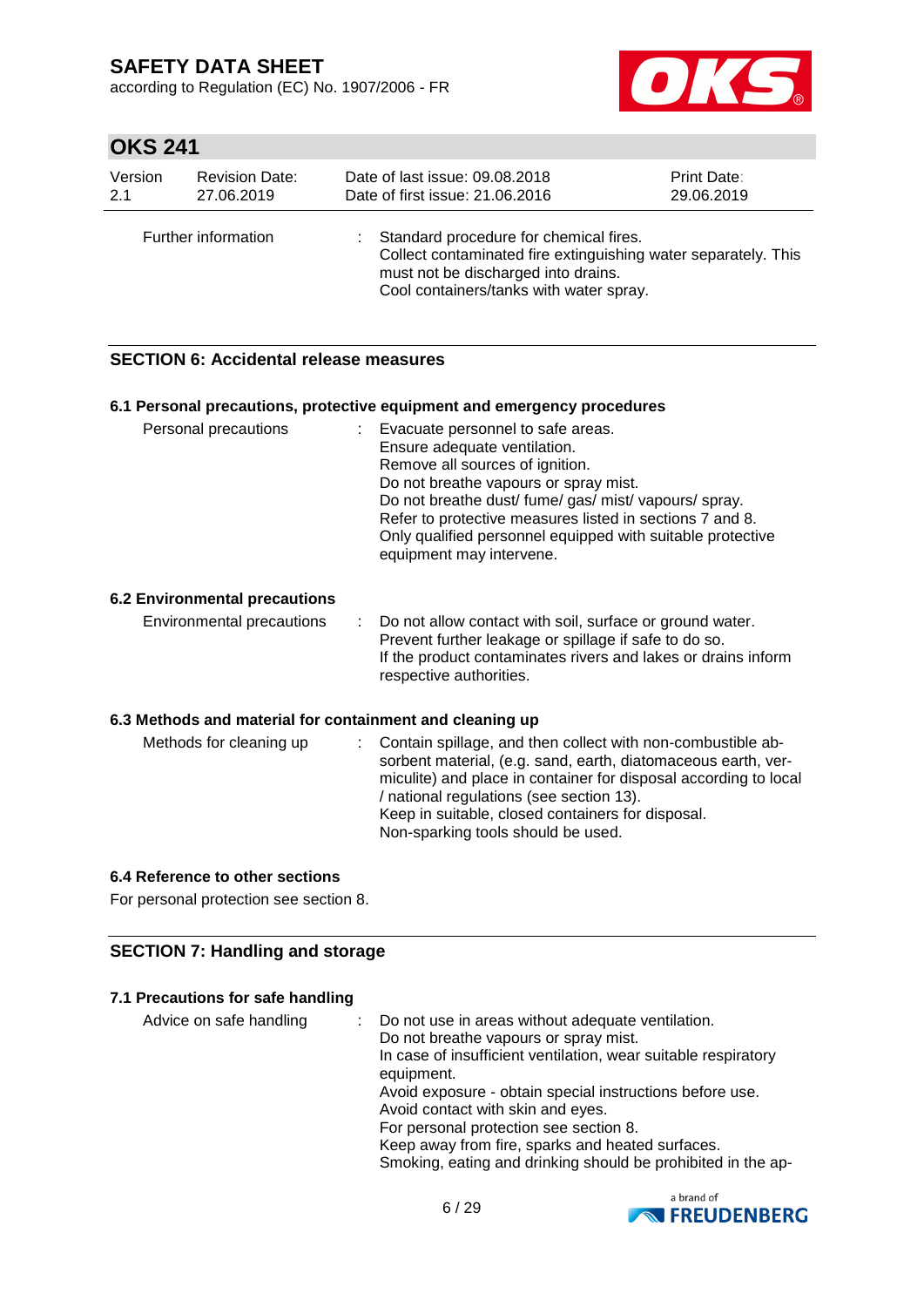according to Regulation (EC) No. 1907/2006 - FR



# **OKS 241**

| Version<br>2.1 | <b>Revision Date:</b><br>27.06.2019              |                           | Date of last issue: 09.08.2018<br>Date of first issue: 21.06.2016                                                                                                                                                                                                                                                                                                                                                                                                                           | Print Date:<br>29.06.2019 |
|----------------|--------------------------------------------------|---------------------------|---------------------------------------------------------------------------------------------------------------------------------------------------------------------------------------------------------------------------------------------------------------------------------------------------------------------------------------------------------------------------------------------------------------------------------------------------------------------------------------------|---------------------------|
|                |                                                  |                           | plication area.<br>Wash hands and face before breaks and immediately after<br>handling the product.<br>Do not get in eyes or mouth or on skin.<br>Do not get on skin or clothing.<br>Do not ingest.<br>Do not use sparking tools.<br>These safety instructions also apply to empty packaging which<br>may still contain product residues.<br>Pressurized container: protect from sunlight and do not ex-<br>pose to temperatures exceeding 50 °C. Do not pierce or burn,<br>even after use. |                           |
|                | Hygiene measures                                 |                           | Wash face, hands and any exposed skin thoroughly after<br>handling.                                                                                                                                                                                                                                                                                                                                                                                                                         |                           |
|                |                                                  |                           | 7.2 Conditions for safe storage, including any incompatibilities                                                                                                                                                                                                                                                                                                                                                                                                                            |                           |
|                | Requirements for storage<br>areas and containers | $\mathbb{R}^{\mathbb{Z}}$ | BEWARE: Aerosol is pressurized. Keep away from direct sun<br>exposure and temperatures over 50 °C. Do not open by force<br>or throw into fire even after use. Do not spray on flames or<br>red-hot objects. Store in accordance with the particular na-<br>tional regulations.                                                                                                                                                                                                              |                           |
|                | 7.3 Specific end use(s)<br>Specific use(s)       |                           | Specific instructions for handling, not required.                                                                                                                                                                                                                                                                                                                                                                                                                                           |                           |

## **SECTION 8: Exposure controls/personal protection**

### **8.1 Control parameters**

### **Occupational Exposure Limits**

| Components                                                                                              | CAS-No.                               | Value type (Form<br>of exposure) | Control parameters | <b>Basis</b>       |
|---------------------------------------------------------------------------------------------------------|---------------------------------------|----------------------------------|--------------------|--------------------|
| dimethyl ether                                                                                          | 115-10-6                              | <b>TWA</b>                       | 1.000 ppm          | 2000/39/EC         |
|                                                                                                         |                                       |                                  | 1.920 mg/m3        | $(2000-06-16)$     |
| Further information                                                                                     | Indicative                            |                                  |                    |                    |
|                                                                                                         |                                       | <b>VME</b>                       | 1.000 ppm          | FR VLE             |
|                                                                                                         |                                       |                                  | 1.920 mg/m3        | $(2005 - 02 - 01)$ |
| Further information                                                                                     | Regulatory indicative exposure limits |                                  |                    |                    |
| n-butyl acetate                                                                                         | 123-86-4                              | <b>VME</b>                       | $150$ ppm          | FR VLE             |
|                                                                                                         |                                       |                                  | 710 mg/m3          | $(2005 - 02 - 01)$ |
| Further information                                                                                     | Indicative exposure limits            |                                  |                    |                    |
|                                                                                                         |                                       | VLCT (VLE)                       | 200 ppm            | FR VLE             |
|                                                                                                         |                                       |                                  | 940 mg/m3          | $(2005 - 02 - 01)$ |
| Further information                                                                                     | Indicative exposure limits            |                                  |                    |                    |
| tin                                                                                                     | 7440-31-5                             | <b>TWA</b>                       | $2$ mg/m $3$       | 91/322/EEC         |
|                                                                                                         |                                       |                                  | (Tin)              | $(1991 - 07 - 05)$ |
| Indicative, Existing scientific data on health effects appear to be particularly<br>Further information |                                       |                                  |                    |                    |

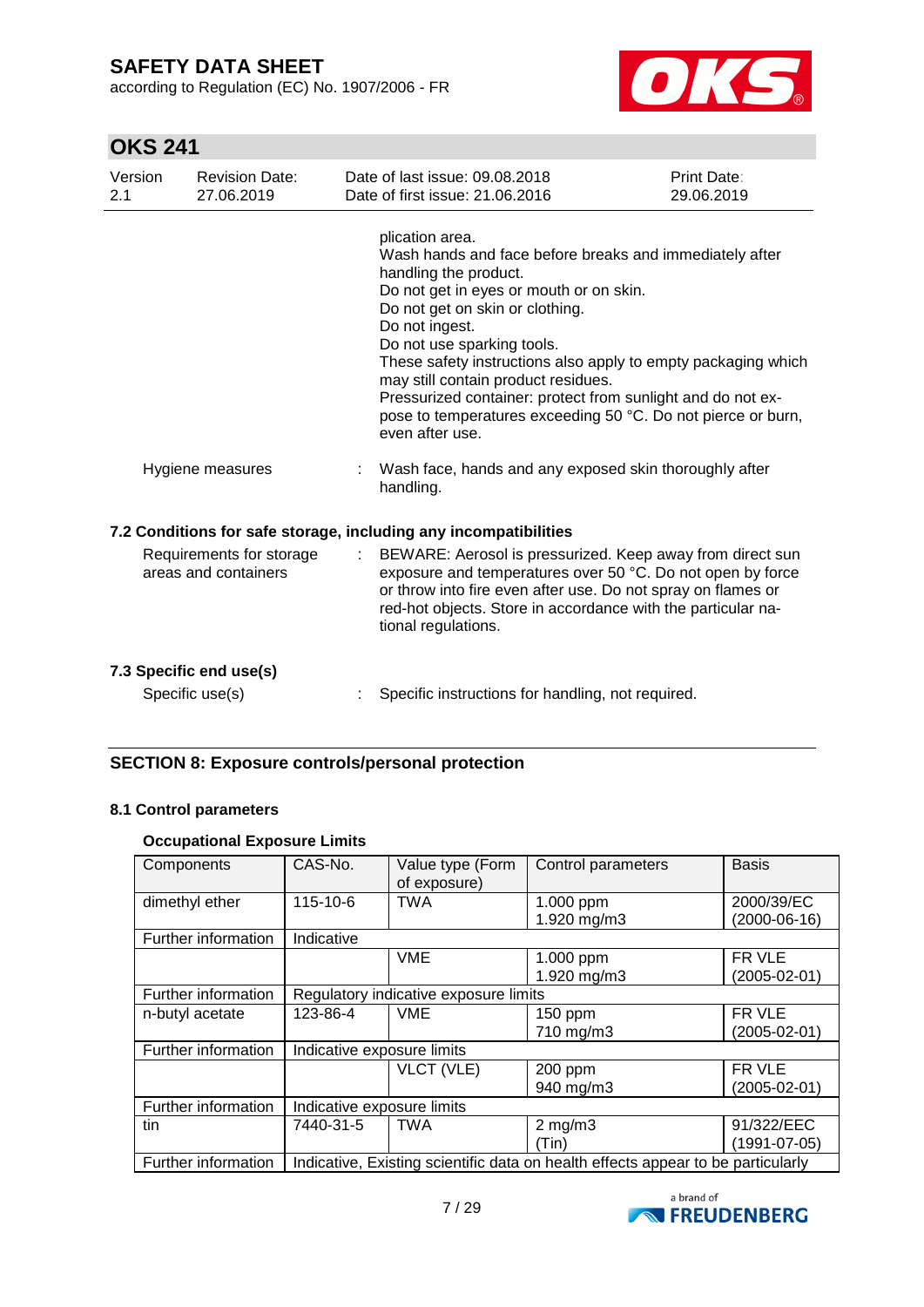according to Regulation (EC) No. 1907/2006 - FR



# **OKS 241**

| Version | <b>Revision Date:</b> | Date of last issue: 09.08.2018  | <b>Print Date:</b> |
|---------|-----------------------|---------------------------------|--------------------|
| 2.1     | 27.06.2019            | Date of first issue: 21.06.2016 | 29.06.2019         |

|                     | limited                                                           |            |                    |                                  |
|---------------------|-------------------------------------------------------------------|------------|--------------------|----------------------------------|
| n-hexane            | 110-54-3                                                          | TWA        | 20 ppm<br>72 mg/m3 | 2006/15/EC<br>$(2006 - 02 - 09)$ |
|                     |                                                                   |            |                    |                                  |
| Further information | Indicative                                                        |            |                    |                                  |
|                     |                                                                   | <b>VME</b> | 20 ppm             | FR VLE                           |
|                     |                                                                   |            | 72 mg/m3           | $(2012-07-01)$                   |
| Further information | Possibly reprotoxic to humans, Regulatory binding exposure limits |            |                    |                                  |

**Derived No Effect Level (DNEL) according to Regulation (EC) No. 1907/2006:**

| Substance name                                                                                      | <b>End Use</b> | <b>Exposure routes</b> | Potential health ef-<br>fects | Value                 |
|-----------------------------------------------------------------------------------------------------|----------------|------------------------|-------------------------------|-----------------------|
| dimethyl ether                                                                                      | Workers        | Inhalation             | Long-term exposure            | 1894 mg/m3            |
| Naphtha (petroleum),<br>hydrotreated light;<br>Low boiling point hy-<br>drogen treated naph-<br>tha | Workers        | Inhalation             | Long-term systemic<br>effects | 1300 mg/m3            |
|                                                                                                     | Workers        | Inhalation             | Long-term local ef-<br>fects  | 840 mg/m3             |
|                                                                                                     | Workers        | Inhalation             | Acute local effects           | 1100 mg/m3            |
| Benzene, mono-C10-<br>13-alkyl derivs., distn.<br>residues                                          | Workers        | Inhalation             | Long-term systemic<br>effects | $3,2$ mg/m $3$        |
|                                                                                                     | Workers        | Skin contact           | Long-term systemic<br>effects | $4,3$ mg/kg<br>bw/day |
| n-hexane                                                                                            | Workers        | Inhalation             | Long-term systemic<br>effects | 75 mg/m3              |
|                                                                                                     | Workers        | Skin contact           | Long-term systemic<br>effects | 11 $mg/kg$            |

### **Predicted No Effect Concentration (PNEC) according to Regulation (EC) No. 1907/2006:**

| Substance name             | <b>Environmental Compartment</b>          | Value        |
|----------------------------|-------------------------------------------|--------------|
| dimethyl ether             | Fresh water                               | $0,155$ mg/l |
|                            |                                           |              |
|                            | Marine water                              | $0,016$ mg/l |
|                            | Sewage treatment plant                    | 160 mg/l     |
|                            | Fresh water sediment                      | 0,681 mg/kg  |
|                            | Marine sediment                           | 0,069 mg/kg  |
|                            | Soil                                      | 0,045 mg/kg  |
| Benzene, mono-C10-13-alkyl | Fresh water                               | $0,001$ mg/l |
| derivs., distn. residues   |                                           |              |
|                            |                                           |              |
|                            | Intermittent use/release                  | $0,001$ mg/l |
|                            | Marine water                              | $0$ mg/l     |
|                            | Microbiological Activity in Sewage Treat- | $2$ mg/l     |
|                            | ment Systems                              |              |
|                            | Fresh water sediment                      | 1,65 mg/kg   |
|                            | Marine sediment                           | 0,165 mg/kg  |
|                            | Soil                                      | 0,329 mg/kg  |

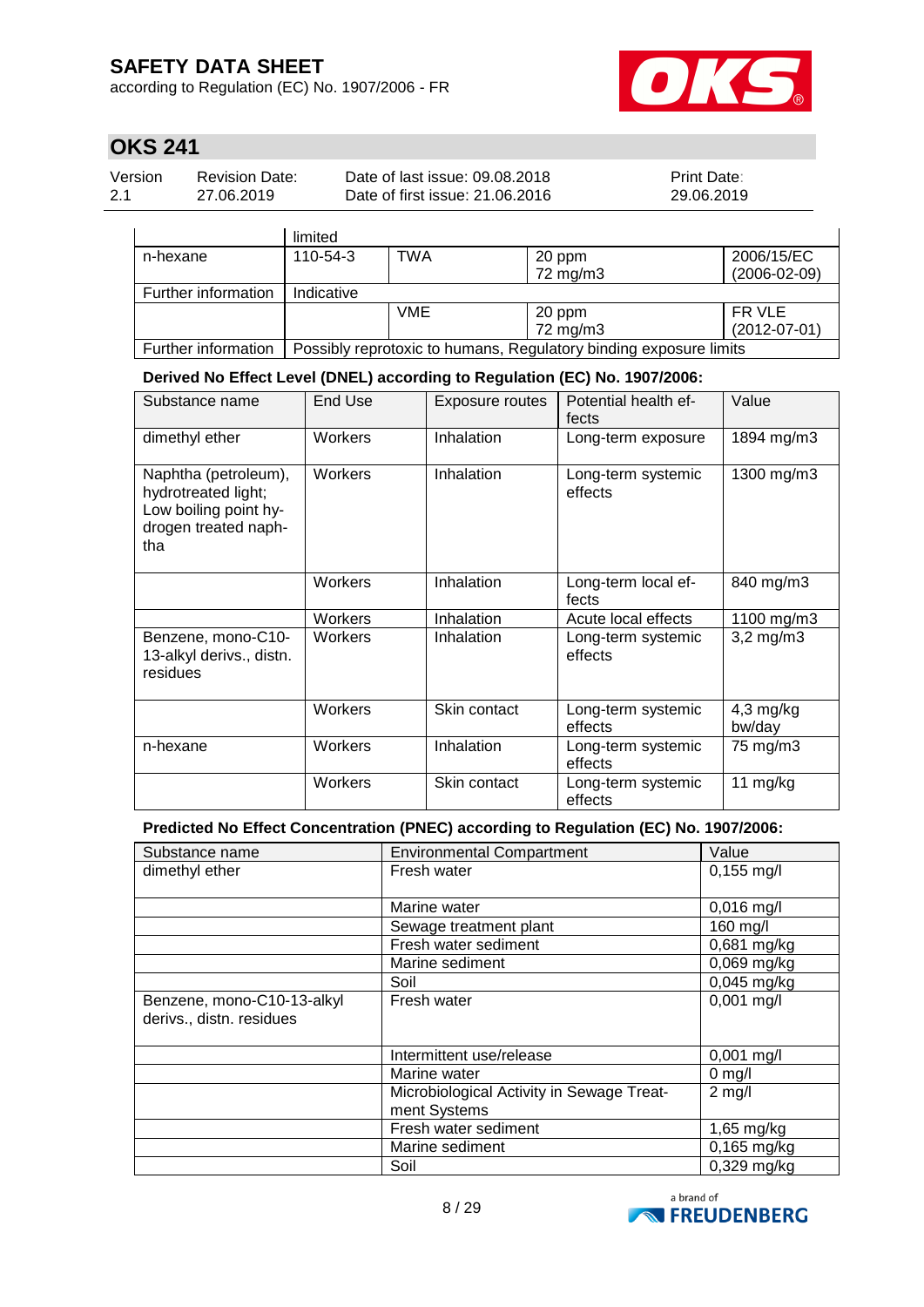according to Regulation (EC) No. 1907/2006 - FR



## **OKS 241**

| Version | <b>Revision Date:</b> | Date of last issue: 09.08.2018  | <b>Print Date:</b> |
|---------|-----------------------|---------------------------------|--------------------|
| 2.1     | 27.06.2019            | Date of first issue: 21,06,2016 | 29.06.2019         |

### **8.2 Exposure controls**

#### **Engineering measures**

Use only in an area equipped with explosion proof exhaust ventilation. Handle only in a place equipped with local exhaust (or other appropriate exhaust).

| Personal protective equipment                   |   |                                                                                                                                                                                                                                                                                                                                        |
|-------------------------------------------------|---|----------------------------------------------------------------------------------------------------------------------------------------------------------------------------------------------------------------------------------------------------------------------------------------------------------------------------------------|
| Eye protection                                  |   | Safety glasses with side-shields conforming to EN166                                                                                                                                                                                                                                                                                   |
| Hand protection<br>Material<br>Protective index |   | butyl-rubber<br>Class 1                                                                                                                                                                                                                                                                                                                |
| Remarks                                         |   | Wear protective gloves. The selected protective gloves have<br>to satisfy the specifications of Regulation (EU) 2016/425 and<br>the standard EN 374 derived from it. The break through time<br>depends amongst other things on the material, the thickness<br>and the type of glove and therefore has to be measured for<br>each case. |
| Respiratory protection                          | ÷ | Use respiratory protection unless adequate local exhaust<br>ventilation is provided or exposure assessment demonstrates<br>that exposures are within recommended exposure guidelines.<br>Short term only                                                                                                                               |
| Filter type                                     |   | Filter type A-P                                                                                                                                                                                                                                                                                                                        |
| Protective measures                             |   | The type of protective equipment must be selected according<br>to the concentration and amount of the dangerous substance<br>at the specific workplace.<br>Choose body protection in relation to its type, to the concen-<br>tration and amount of dangerous substances, and to the spe-<br>cific work-place.                          |

### **SECTION 9: Physical and chemical properties**

### **9.1 Information on basic physical and chemical properties**

| Appearance      | ÷  | aerosol           |
|-----------------|----|-------------------|
| Colour          | t. | red brown         |
| Odour           | t. | solvent-like      |
| Odour Threshold | t. | No data available |
|                 |    |                   |

pH : Not applicable

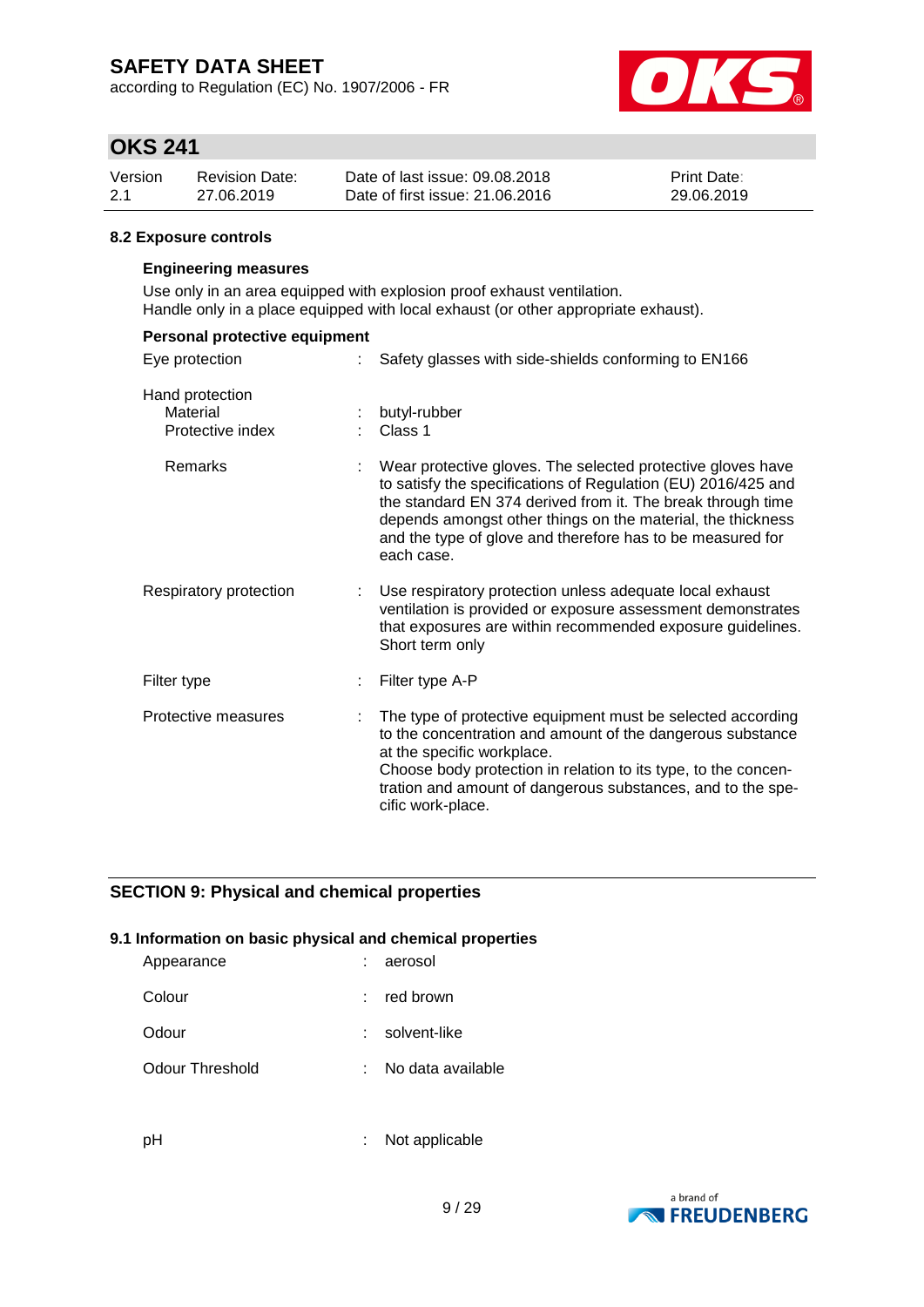according to Regulation (EC) No. 1907/2006 - FR



| Version<br>2.1 |                     | <b>Revision Date:</b><br>27.06.2019        |                             | Date of last issue: 09.08.2018<br>Date of first issue: 21.06.2016 | <b>Print Date:</b><br>29.06.2019 |
|----------------|---------------------|--------------------------------------------|-----------------------------|-------------------------------------------------------------------|----------------------------------|
|                |                     | Melting point/range                        | ÷                           | No data available                                                 |                                  |
|                |                     | Boiling point/boiling range                | ÷.                          | $<$ -20 $^{\circ}$ C<br>(1.013 hPa)                               |                                  |
|                | Flash point         |                                            | ÷                           | $<$ -20 $^{\circ}$ C<br>Method: Abel-Pensky                       |                                  |
|                |                     | Evaporation rate                           | ÷                           | No data available                                                 |                                  |
|                |                     | Flammability (solid, gas)                  | ÷                           | Extremely flammable aerosol.                                      |                                  |
|                |                     | Upper explosion limit                      | ÷.                          | 26,2 %(V)                                                         |                                  |
|                |                     | Lower explosion limit                      | ÷                           | $0,6\%$ (V)                                                       |                                  |
|                |                     | Vapour pressure                            |                             | 4.600 hPa (20 °C)                                                 |                                  |
|                |                     | Relative vapour density                    |                             | No data available                                                 |                                  |
|                | Density             |                                            |                             | $0,82$ g/cm3<br>(20 °C)                                           |                                  |
|                | <b>Bulk density</b> |                                            |                             | No data available                                                 |                                  |
|                | Solubility(ies)     | Water solubility                           |                             | insoluble                                                         |                                  |
|                |                     | Solubility in other solvents               | $\mathcal{L}^{\mathcal{A}}$ | No data available                                                 |                                  |
|                | octanol/water       | Partition coefficient: n-                  | ÷.                          | No data available                                                 |                                  |
|                |                     | Auto-ignition temperature                  | ÷.                          | No data available                                                 |                                  |
|                |                     | Decomposition temperature                  |                             | No data available                                                 |                                  |
|                | Viscosity           | Viscosity, dynamic                         |                             | No data available                                                 |                                  |
|                |                     | Viscosity, kinematic                       | ÷                           | $<$ 20,5 mm2/s (40 °C)                                            |                                  |
|                |                     | <b>Explosive properties</b>                |                             | Not explosive                                                     |                                  |
|                |                     | Oxidizing properties                       |                             | No data available                                                 |                                  |
|                |                     | 9.2 Other information<br>Sublimation point |                             | No data available                                                 |                                  |
|                |                     | Metal corrosion rate                       |                             | Not corrosive to metals                                           |                                  |
|                | Self-ignition       |                                            |                             | No data available                                                 |                                  |

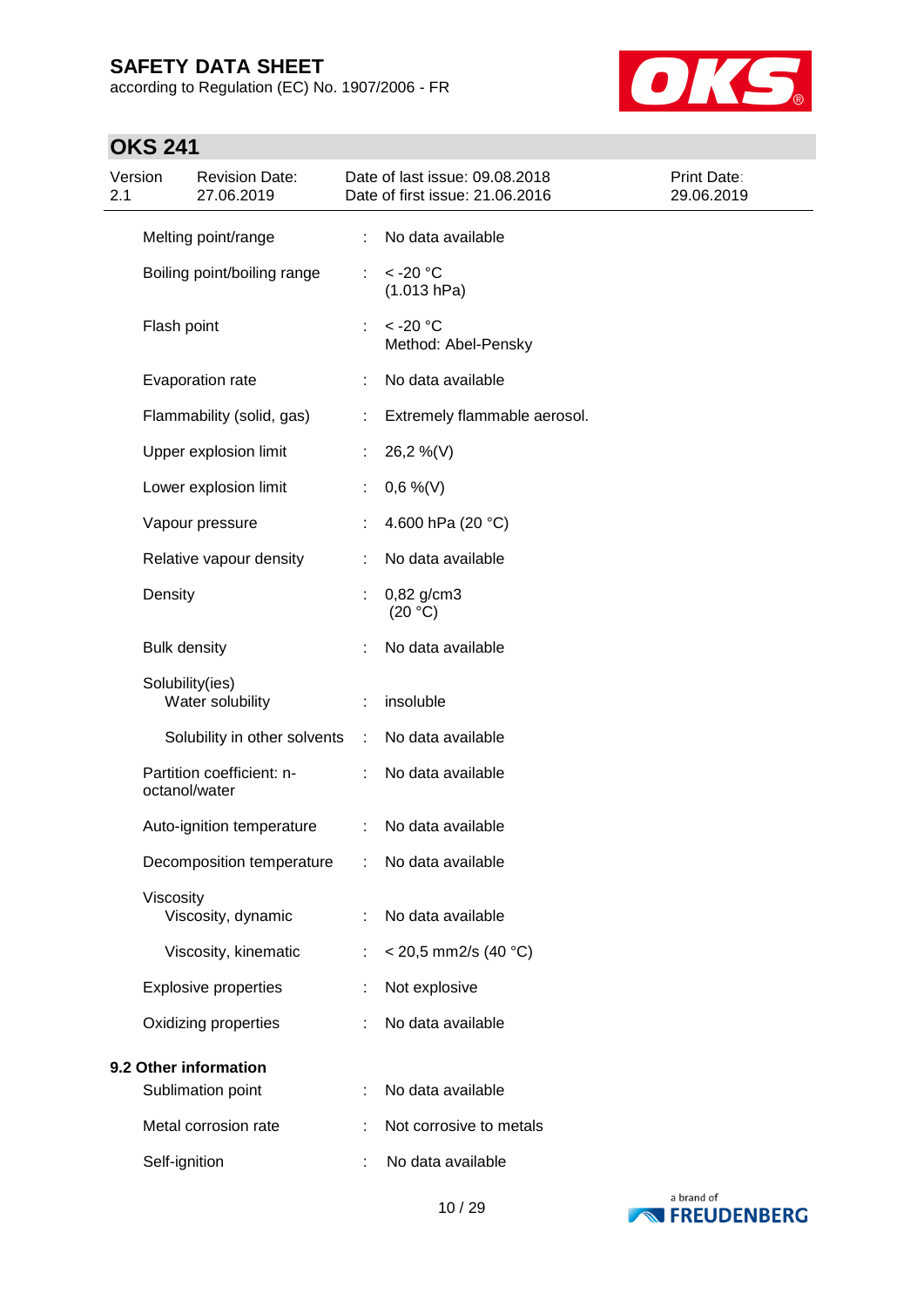according to Regulation (EC) No. 1907/2006 - FR



## **OKS 241**

| Version | Revision Date: | Date of last issue: 09.08.2018  | <b>Print Date:</b> |
|---------|----------------|---------------------------------|--------------------|
| 2.1     | 27.06.2019     | Date of first issue: 21,06,2016 | 29.06.2019         |

## **SECTION 10: Stability and reactivity**

#### **10.1 Reactivity**

No hazards to be specially mentioned.

### **10.2 Chemical stability**

Stable under normal conditions.

### **10.3 Possibility of hazardous reactions**

Hazardous reactions : No dangerous reaction known under conditions of normal use.

#### **10.4 Conditions to avoid**

Conditions to avoid : Heat, flames and sparks.

### **10.5 Incompatible materials**

| Materials to avoid | Oxidizing agents |
|--------------------|------------------|
|--------------------|------------------|

### **10.6 Hazardous decomposition products**

No decomposition if stored and applied as directed.

### **SECTION 11: Toxicological information**

### **11.1 Information on toxicological effects**

| <b>Acute toxicity</b>           |                                                                                                                                                                              |
|---------------------------------|------------------------------------------------------------------------------------------------------------------------------------------------------------------------------|
| <b>Product:</b>                 |                                                                                                                                                                              |
| Acute oral toxicity             | $\therefore$ Acute toxicity estimate: $> 2.000$ mg/kg<br>Method: Calculation method                                                                                          |
|                                 | Remarks: Effects due to ingestion may include:                                                                                                                               |
|                                 | Symptoms: Central nervous system depression                                                                                                                                  |
| Acute inhalation toxicity<br>t. | Acute toxicity estimate: $>$ 5 mg/l<br>Exposure time: 4 h<br>Test atmosphere: dust/mist<br>Method: Calculation method                                                        |
|                                 | Remarks: Respiration of solvent vapour may cause dizziness.                                                                                                                  |
|                                 | Symptoms: Inhalation may provoke the following symptoms:,<br>Respiratory disorder, Dizziness, Drowsiness, Vomiting, Fa-<br>tigue, Vertigo, Central nervous system depression |

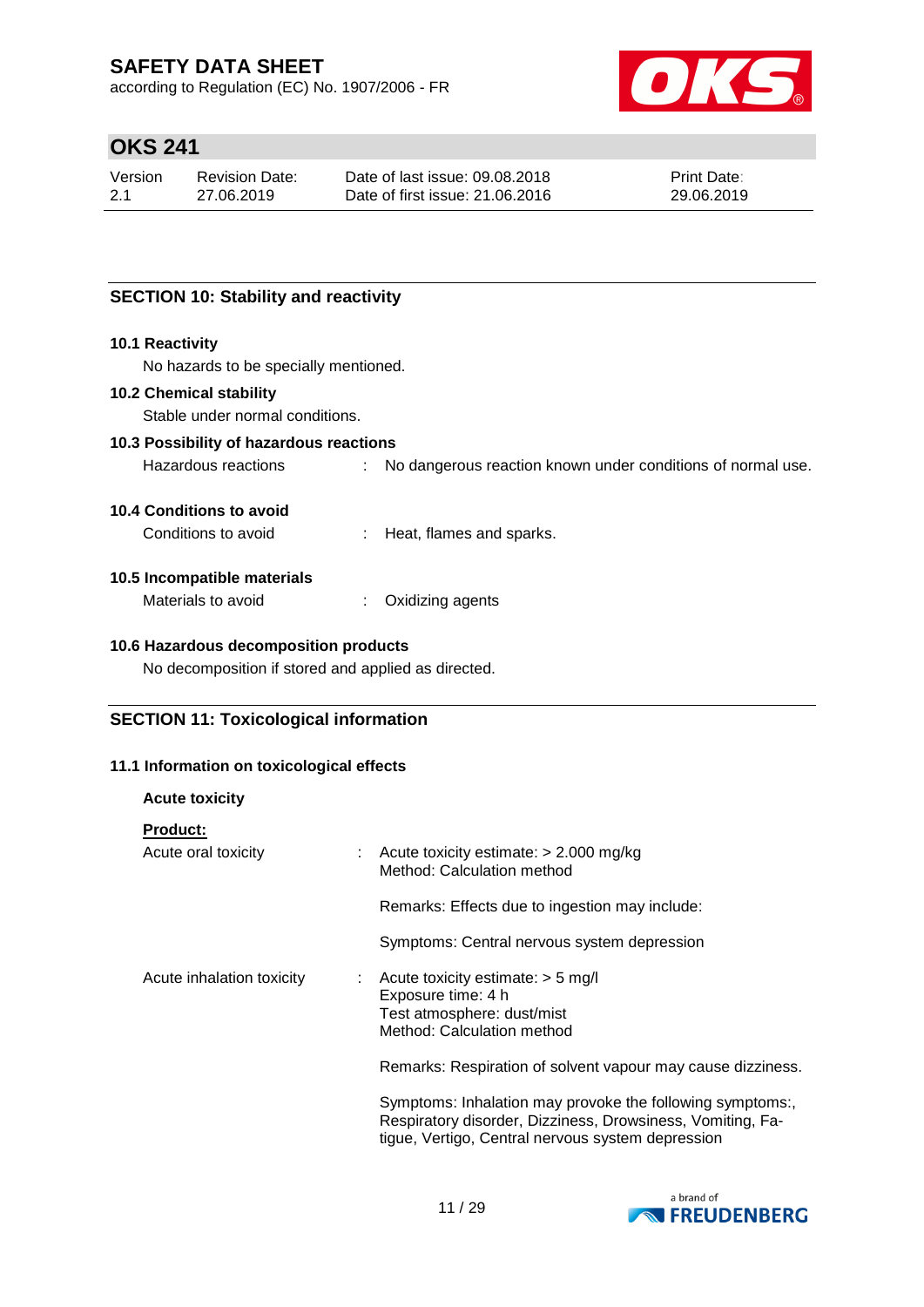according to Regulation (EC) No. 1907/2006 - FR



## **OKS 241**

| Version<br>2.1 |           | <b>Revision Date:</b><br>27.06.2019         |    | Date of last issue: 09.08.2018<br>Date of first issue: 21.06.2016                                                                                                   | Print Date:<br>29.06.2019 |
|----------------|-----------|---------------------------------------------|----|---------------------------------------------------------------------------------------------------------------------------------------------------------------------|---------------------------|
|                |           | Acute dermal toxicity                       | ÷. | Remarks: Prolonged or repeated skin contact with liquid may<br>cause defatting resulting in drying, redness and possible blis-<br>tering.                           |                           |
|                |           |                                             |    | Symptoms: Redness, Local irritation, Skin disorders                                                                                                                 |                           |
|                |           | Components:                                 |    |                                                                                                                                                                     |                           |
|                |           |                                             |    | Naphtha (petroleum), hydrotreated light; Low boiling point hydrogen treated naphtha:                                                                                |                           |
|                |           | Acute oral toxicity                         |    | LD50 (Rat): $> 5.000$ mg/kg<br>Method: OECD Test Guideline 401<br>GLP: yes                                                                                          |                           |
|                |           | Acute inhalation toxicity                   |    | : $LC50 (Rat): > 25,2$ mg/l<br>Exposure time: 4 h<br>Test atmosphere: vapour<br>Assessment: The substance or mixture has no acute inhala-<br>tion toxicity          |                           |
|                |           | Acute dermal toxicity                       |    | : LD50 (Rabbit): $> 2.000$ mg/kg<br>Method: OECD Test Guideline 402<br>GLP: yes<br>Assessment: The substance or mixture has no acute dermal<br>toxicity             |                           |
|                |           | copper flakes (coated with aliphatic acid): |    |                                                                                                                                                                     |                           |
|                |           | Acute oral toxicity                         | ÷  | Acute toxicity estimate: 500,0 mg/kg<br>Method: Converted acute toxicity point estimate                                                                             |                           |
|                |           |                                             |    | LD50 (Rat, male and female): 300 - 500 mg/kg<br>Method: OECD Test Guideline 423<br>Assessment: The component/mixture is moderately toxic after<br>single ingestion. |                           |
|                |           | Acute inhalation toxicity                   |    | LC50 (Rat, male): 0,7 mg/l<br>Exposure time: 4 h<br>Test atmosphere: dust/mist<br>Method: OECD Test Guideline 403                                                   |                           |
|                |           | Acute dermal toxicity                       |    | : LD50 (Rat, male and female): $> 2.000$ mg/kg<br>Assessment: The substance or mixture has no acute dermal<br>toxicity                                              |                           |
|                | n-hexane: |                                             |    |                                                                                                                                                                     |                           |
|                |           | Acute oral toxicity                         |    | : LD50 (Rat): $>$ 5.000 mg/kg<br>Method: OECD Test Guideline 401                                                                                                    |                           |
|                |           | Acute inhalation toxicity                   |    | LC50 (Rat): 259,35 mg/l<br>Exposure time: 4 h<br>Test atmosphere: vapour<br>Method: OECD Test Guideline 403                                                         |                           |
|                |           |                                             |    |                                                                                                                                                                     | a brand of                |

12 / 29



**NO FREUDENBERG**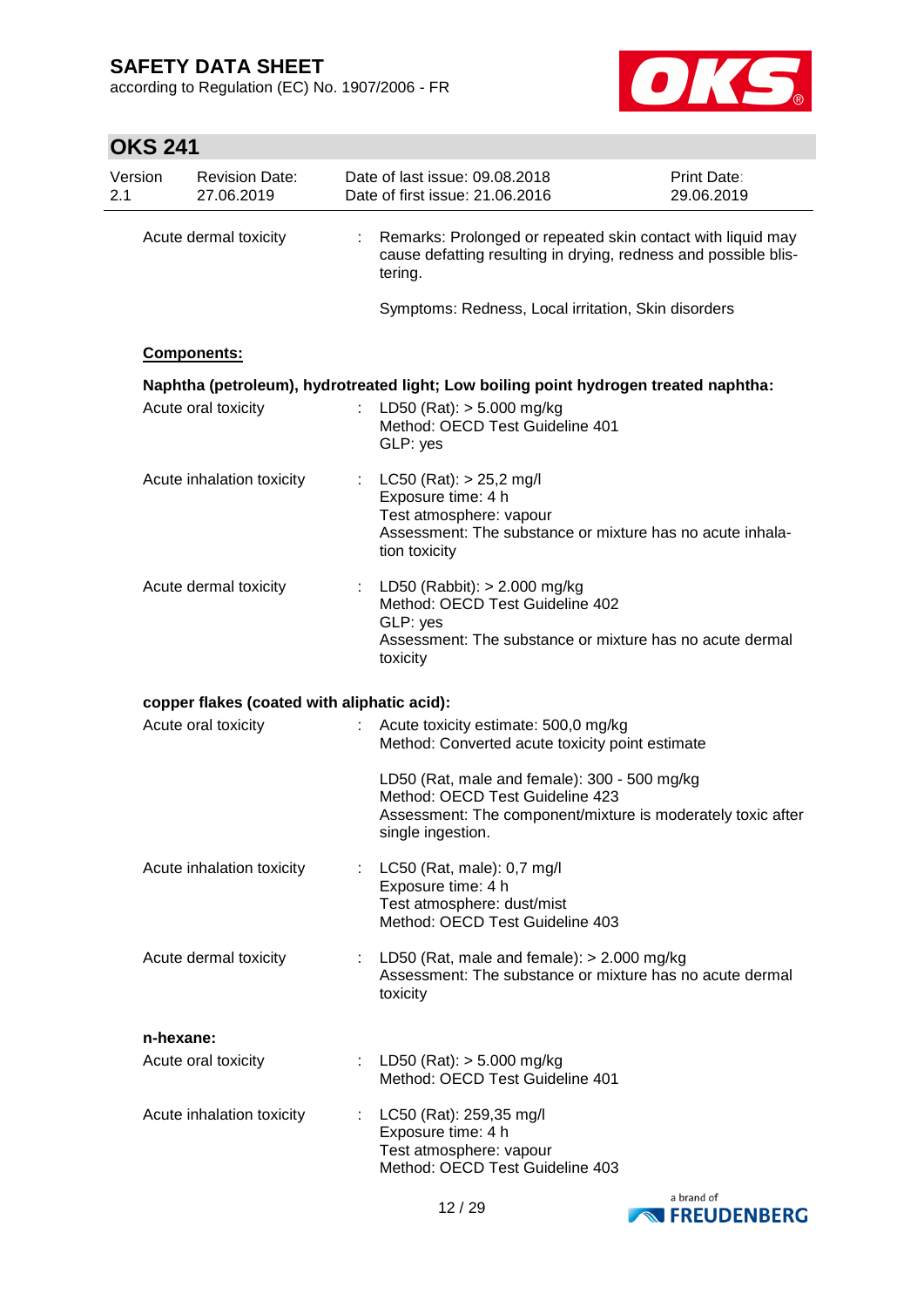according to Regulation (EC) No. 1907/2006 - FR



| Version<br>2.1 | <b>Revision Date:</b><br>27.06.2019 |   | Date of last issue: 09.08.2018<br>Date of first issue: 21.06.2016                                                                                                                                         | Print Date:<br>29.06.2019 |
|----------------|-------------------------------------|---|-----------------------------------------------------------------------------------------------------------------------------------------------------------------------------------------------------------|---------------------------|
|                | Acute dermal toxicity               |   | : LD50 (Rabbit): 3.350 mg/kg<br>Method: OECD Test Guideline 402<br>Assessment: The substance or mixture has no acute dermal<br>toxicity                                                                   |                           |
|                | amines, hydrogenated tallow alkyl:  |   |                                                                                                                                                                                                           |                           |
|                | Acute oral toxicity                 |   | LD50 (Rat): $> 2.000$ mg/kg<br>Method: OECD Test Guideline 401<br>GLP: yes<br>Assessment: The substance or mixture has no acute oral tox-<br>icity                                                        |                           |
|                | Acute dermal toxicity               |   | : LD50 (Rat): $> 2.000$ mg/kg<br>Method: OECD Test Guideline 402<br>GLP: yes                                                                                                                              |                           |
|                | dimethyl ether:                     |   |                                                                                                                                                                                                           |                           |
|                | Acute inhalation toxicity           |   | : LC50 (Rat): 309 mg/l<br>Exposure time: 4 h<br>Test atmosphere: gas                                                                                                                                      |                           |
|                | n-butyl acetate:                    |   |                                                                                                                                                                                                           |                           |
|                | Acute oral toxicity                 |   | LD50 Oral (Rat): 10.760 mg/kg                                                                                                                                                                             |                           |
| tin:           |                                     |   |                                                                                                                                                                                                           |                           |
|                | Acute oral toxicity                 |   | LD50 (Rat): $> 2.000$ mg/kg<br>Method: OECD Test Guideline 423<br>GLP: yes<br>Assessment: The substance or mixture has no acute oral tox-<br>icity                                                        |                           |
|                | Acute inhalation toxicity           |   | $LC50$ (Rat): $> 5$ mg/l<br>Exposure time: 4 h<br>Test atmosphere: dust/mist<br>Method: OECD Test Guideline 403<br>GLP: yes<br>Assessment: The substance or mixture has no acute inhala-<br>tion toxicity |                           |
|                | Acute dermal toxicity               | ÷ | LD50 (Rat): $> 2.000$ mg/kg<br>Method: OECD Test Guideline 402<br>GLP: yes<br>Assessment: The substance or mixture has no acute dermal<br>toxicity                                                        |                           |

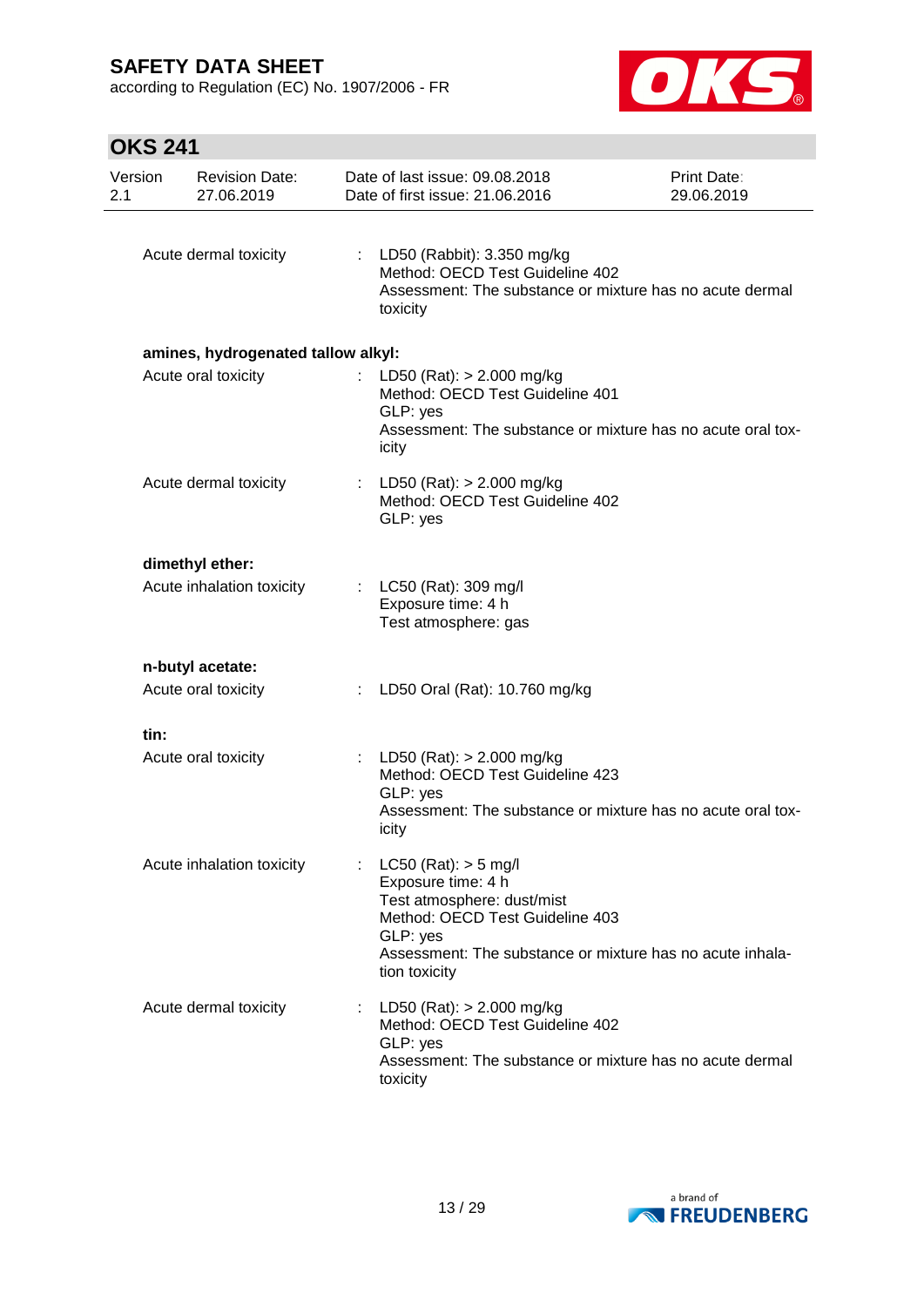according to Regulation (EC) No. 1907/2006 - FR



## **OKS 241**

| Version | <b>Revision Date:</b> | Date of last issue: 09.08.2018  | <b>Print Date:</b> |
|---------|-----------------------|---------------------------------|--------------------|
| 2.1     | 27.06.2019            | Date of first issue: 21,06,2016 | 29.06.2019         |

### **Skin corrosion/irritation**

### **Product:**

Remarks: Irritating to skin.

#### **Components:**

#### **Naphtha (petroleum), hydrotreated light; Low boiling point hydrogen treated naphtha:**

Species: Rabbit Assessment: Irritating to skin. Method: OECD Test Guideline 404 Result: Irritating to skin. GLP: yes

#### **n-hexane:**

Species: Rabbit Assessment: Irritating to skin. Method: OECD Test Guideline 404 Result: Irritating to skin.

#### **amines, hydrogenated tallow alkyl:**

Species: Rabbit Assessment: Irritating to skin. Method: OECD Test Guideline 404 Result: Irritating to skin. Remarks: Irritating to skin.

#### **dimethyl ether:**

Assessment: No skin irritation Result: No skin irritation

#### **n-butyl acetate:**

Result: Repeated exposure may cause skin dryness or cracking.

#### **tin:**

Assessment: No skin irritation Result: No skin irritation

#### **Serious eye damage/eye irritation**

### **Product:**

Remarks: Contact with eyes may cause irritation.

#### **Components:**

### **Naphtha (petroleum), hydrotreated light; Low boiling point hydrogen treated naphtha:**

Species: Rabbit

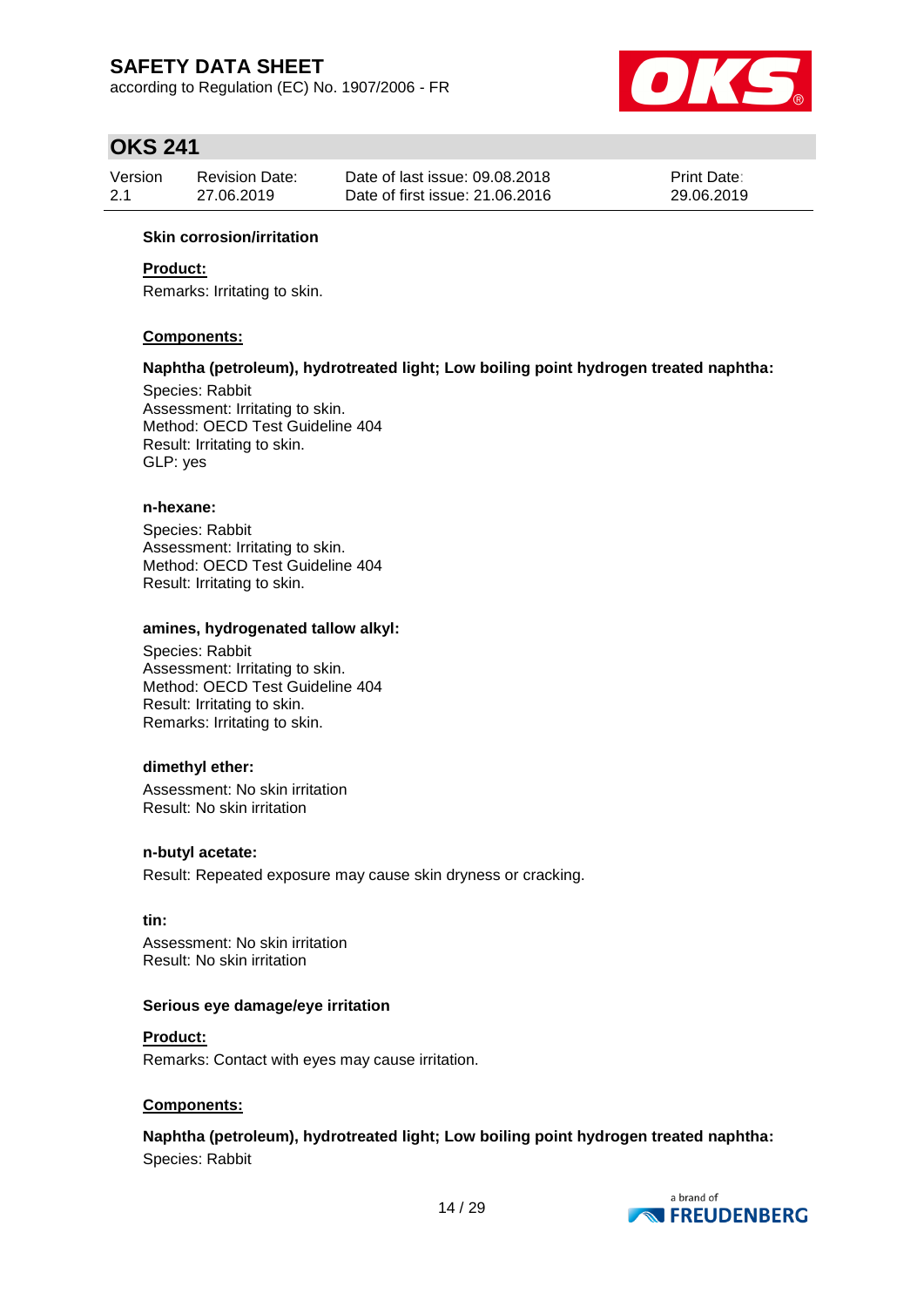according to Regulation (EC) No. 1907/2006 - FR



## **OKS 241**

| Version | Revision Date: | Date of last issue: 09.08.2018  | <b>Print Date:</b> |
|---------|----------------|---------------------------------|--------------------|
| 2.1     | 27.06.2019     | Date of first issue: 21,06,2016 | 29.06.2019         |

Assessment: No eye irritation Method: OECD Test Guideline 405 Result: No eye irritation GLP: yes

### **copper flakes (coated with aliphatic acid):**

Result: Eye irritation

#### **n-hexane:**

Species: Rabbit Assessment: No eye irritation Method: OECD Test Guideline 405 Result: No eye irritation

#### **amines, hydrogenated tallow alkyl:**

Species: Rabbit Assessment: Risk of serious damage to eyes. Method: OECD Test Guideline 405 Result: Risk of serious damage to eyes. GLP: yes

### **dimethyl ether:**

Assessment: No eye irritation Result: No eye irritation

#### **tin:**

Assessment: No eye irritation Result: No eye irritation

#### **Respiratory or skin sensitisation**

#### **Product:**

Remarks: This information is not available.

#### **Components:**

#### **Naphtha (petroleum), hydrotreated light; Low boiling point hydrogen treated naphtha:**

Test Type: Buehler Test Species: Guinea pig Assessment: Does not cause skin sensitisation. Method: OECD Test Guideline 406 Result: Does not cause skin sensitisation. GLP: yes

#### **n-hexane:**

Species: Mouse Assessment: Does not cause skin sensitisation.

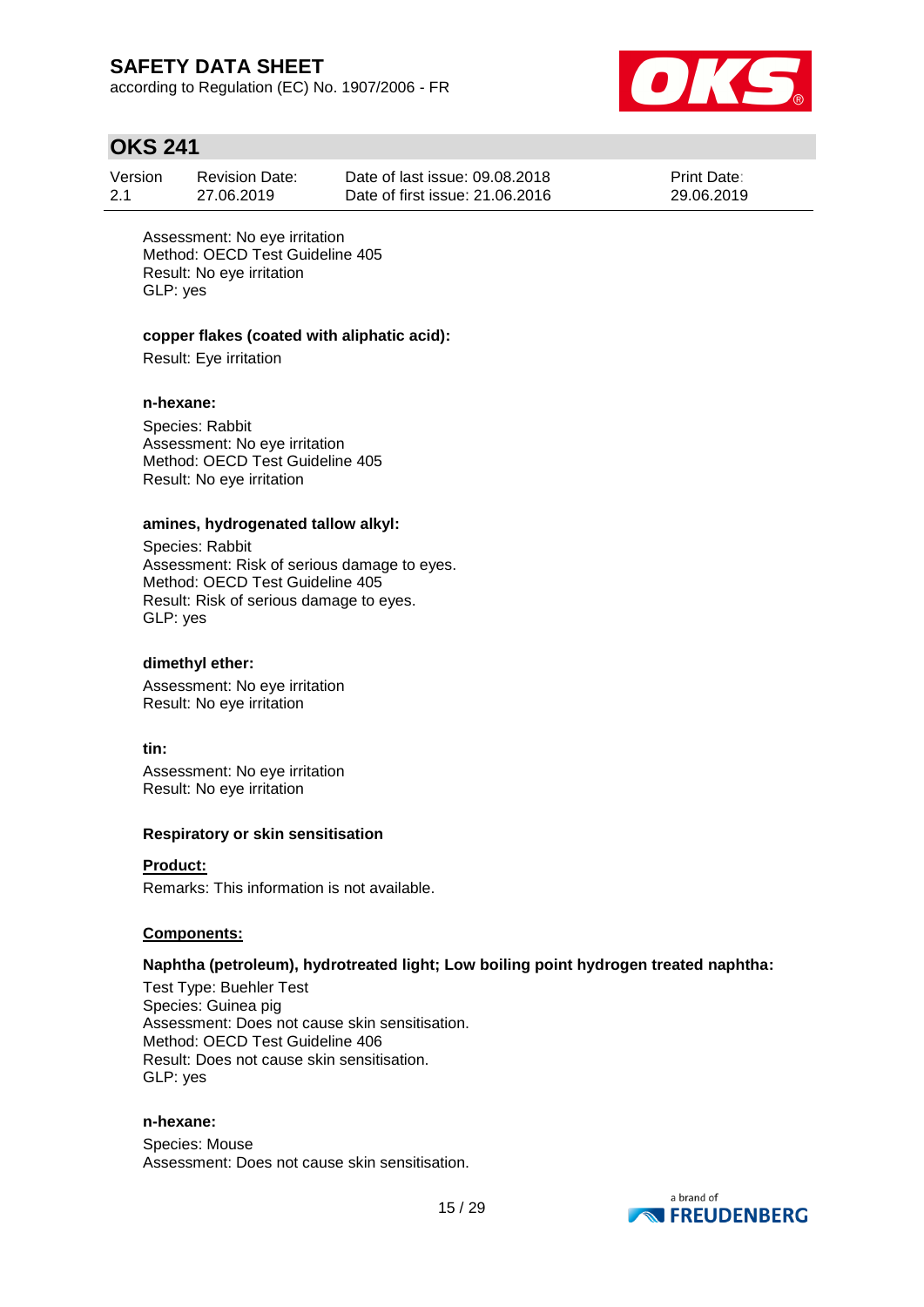according to Regulation (EC) No. 1907/2006 - FR



## **OKS 241**

| Version | Revision Date: | Date of last issue: 09.08.2018  | <b>Print Date:</b> |
|---------|----------------|---------------------------------|--------------------|
| 2.1     | 27.06.2019     | Date of first issue: 21,06,2016 | 29.06.2019         |

Result: Does not cause skin sensitisation.

### **amines, hydrogenated tallow alkyl:**

Test Type: Maximisation Test Species: Guinea pig Assessment: Does not cause skin sensitisation. Method: OECD Test Guideline 406 Result: Does not cause skin sensitisation.

### **dimethyl ether:**

Assessment: Does not cause skin sensitisation. Result: Does not cause skin sensitisation.

### **Germ cell mutagenicity**

### **Product:**

| Genotoxicity in vitro | : Remarks: No data available |
|-----------------------|------------------------------|
| Genotoxicity in vivo  | : Remarks: No data available |

### **Components:**

#### **dimethyl ether:**

| Genotoxicity in vitro | : Test Type: Ames test<br>Method: OECD Test Guideline 471<br>Result: negative                                                                |
|-----------------------|----------------------------------------------------------------------------------------------------------------------------------------------|
| Genotoxicity in vivo  | Species: Drosophila melanogaster (vinegar fly)<br>Application Route: inhalation (gas)<br>Method: OECD Test Guideline 477<br>Result: negative |

#### **Carcinogenicity**

**Product:** Remarks: No data available

#### **Components:**

#### **dimethyl ether:**

Species: Rat Application Route: inhalation (gas) Exposure time: 2 Years 47 mg/l Method: OECD Test Guideline 453 Result: negative

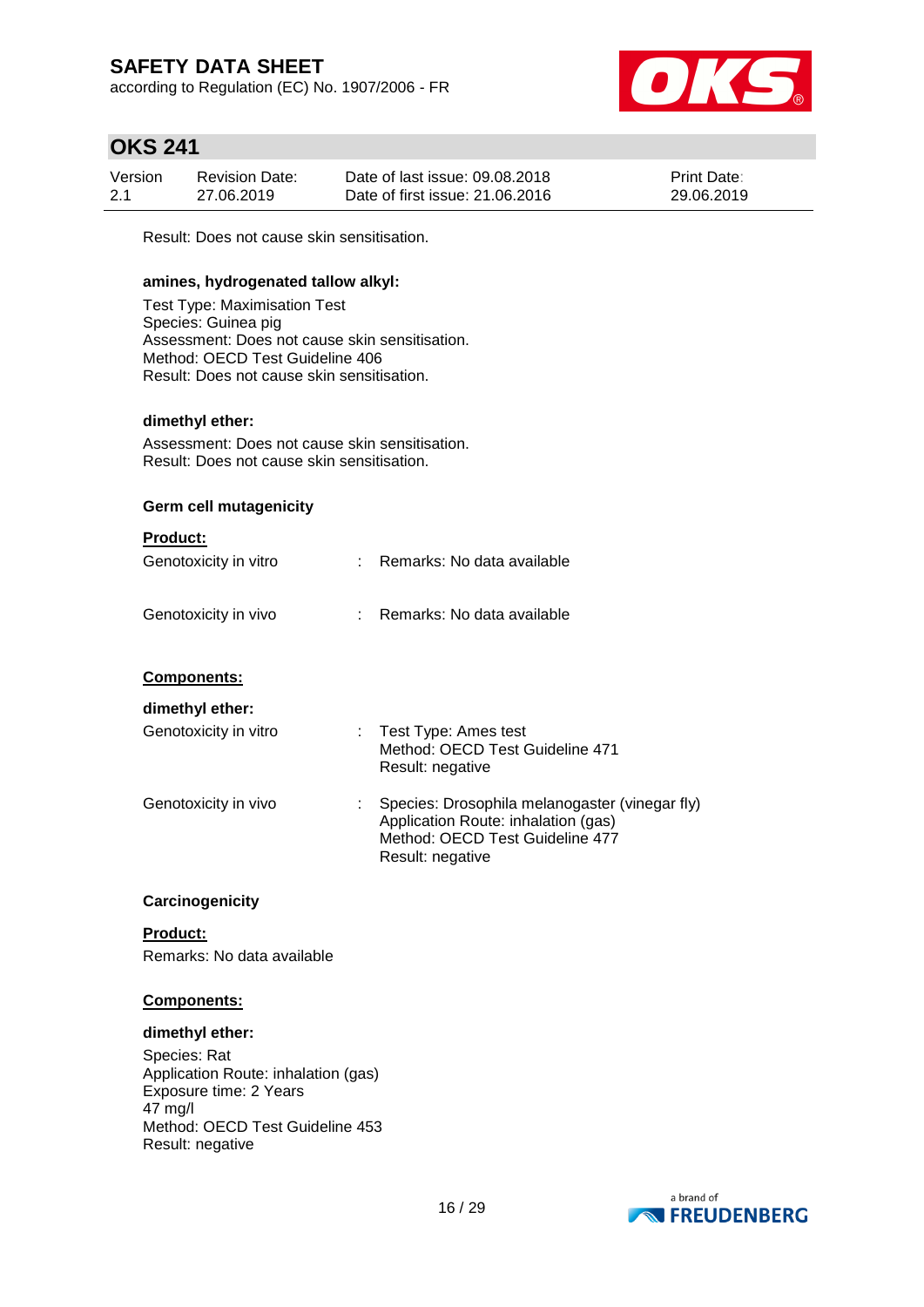according to Regulation (EC) No. 1907/2006 - FR



## **OKS 241**

| Version<br>2.1 |                       | <b>Revision Date:</b><br>27.06.2019 |                            | Date of last issue: 09.08.2018<br>Date of first issue: 21.06.2016                   | <b>Print Date:</b><br>29.06.2019 |
|----------------|-----------------------|-------------------------------------|----------------------------|-------------------------------------------------------------------------------------|----------------------------------|
|                |                       | <b>Reproductive toxicity</b>        |                            |                                                                                     |                                  |
|                | <b>Product:</b>       | Effects on fertility                |                            | : Remarks: No data available                                                        |                                  |
|                | ment                  |                                     |                            | Effects on foetal develop- : Remarks: No data available                             |                                  |
|                |                       | <b>Components:</b>                  |                            |                                                                                     |                                  |
|                | n-hexane:<br>sessment | Reproductive toxicity - As-         | $\mathcal{L}^{\text{max}}$ | Suspected human reproductive toxicant                                               |                                  |
|                | sessment              | dimethyl ether:                     |                            | Reproductive toxicity - As- : Animal testing did not show any effects on fertility. |                                  |
|                |                       | STOT - single exposure              |                            |                                                                                     |                                  |

### **Components:**

### **Naphtha (petroleum), hydrotreated light; Low boiling point hydrogen treated naphtha:**

Exposure routes: Inhalation Target Organs: Central nervous system Assessment: May cause drowsiness or dizziness.

### **n-hexane:**

Exposure routes: Inhalation Target Organs: Central nervous system Assessment: The substance or mixture is classified as specific target organ toxicant, single exposure, category 3 with narcotic effects.

#### **n-butyl acetate:**

Exposure routes: Inhalation Assessment: May cause drowsiness or dizziness.

### **STOT - repeated exposure**

### **Components:**

### **n-hexane:**

Exposure routes: Inhalation Target Organs: Central nervous system Assessment: The substance or mixture is classified as specific target organ toxicant, repeated exposure, category 2.

#### **amines, hydrogenated tallow alkyl:**

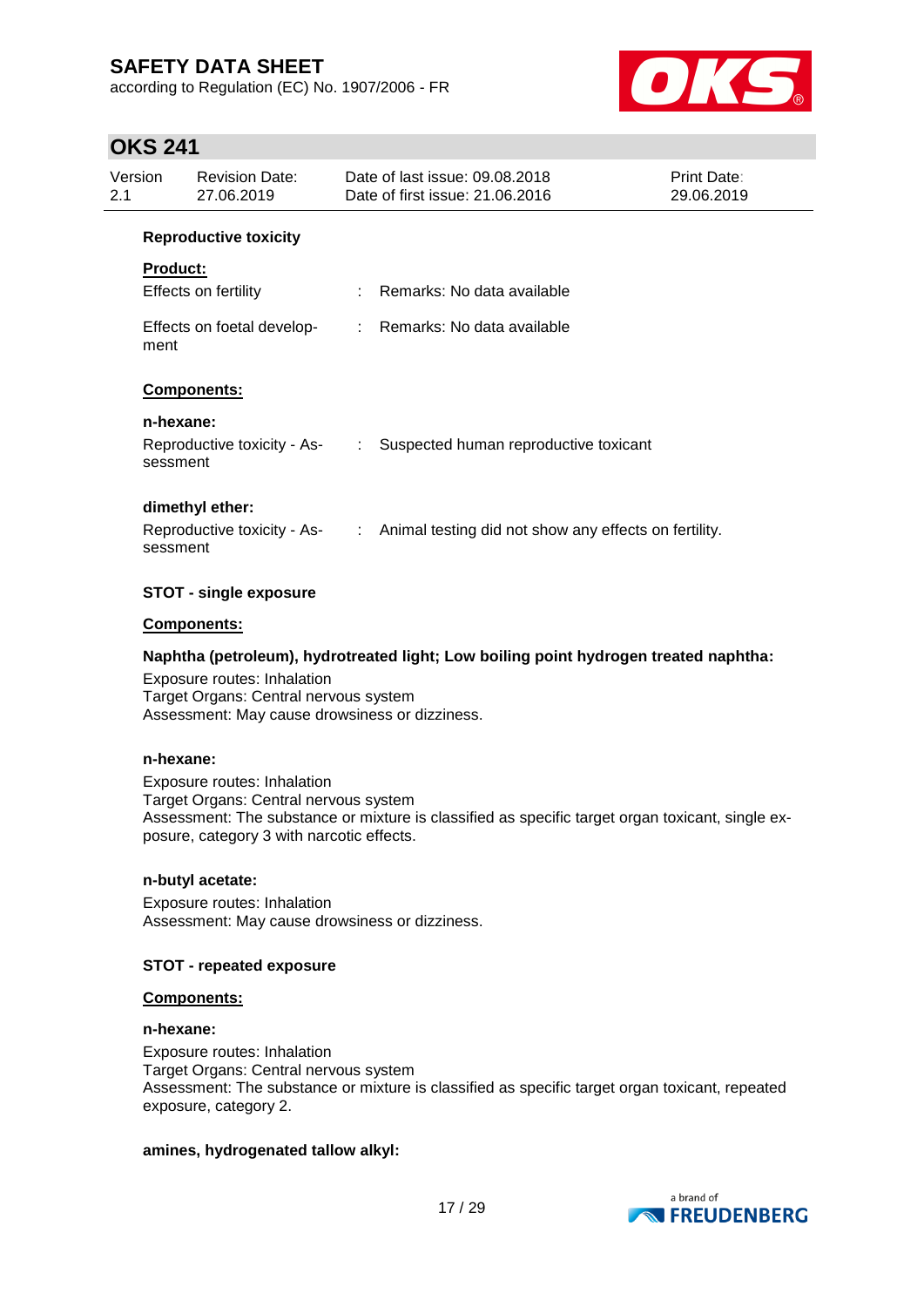according to Regulation (EC) No. 1907/2006 - FR



## **OKS 241**

| Version | <b>Revision Date:</b> | Date of last issue: 09.08.2018  | <b>Print Date:</b> |
|---------|-----------------------|---------------------------------|--------------------|
| 2.1     | 27.06.2019            | Date of first issue: 21,06,2016 | 29.06.2019         |

### Exposure routes: Ingestion

Target Organs: Liver, Gastro-intestinal system, Immune system Assessment: The substance or mixture is classified as specific target organ toxicant, repeated exposure, category 2.

### **Repeated dose toxicity**

### **Product:**

Remarks: This information is not available.

### **Aspiration toxicity**

**Product:** May be fatal if swallowed and enters airways.

May be fatal if swallowed and enters airways.

### **Components:**

## **Naphtha (petroleum), hydrotreated light; Low boiling point hydrogen treated naphtha:**

May be fatal if swallowed and enters airways.

### **n-hexane:**

May be fatal if swallowed and enters airways.

### **amines, hydrogenated tallow alkyl:**

May be fatal if swallowed and enters airways.

### **dimethyl ether:**

No aspiration toxicity classification

### **Further information**

### **Product:**

Remarks: Ingestion causes irritation of upper respiratory system and gastrointestinal disturbance.

### **SECTION 12: Ecological information**

### **12.1 Toxicity**

### **Product:**

Toxicity to fish : Remarks: Very toxic to aquatic organisms.

Toxicity to daphnia and other : Remarks: No data available

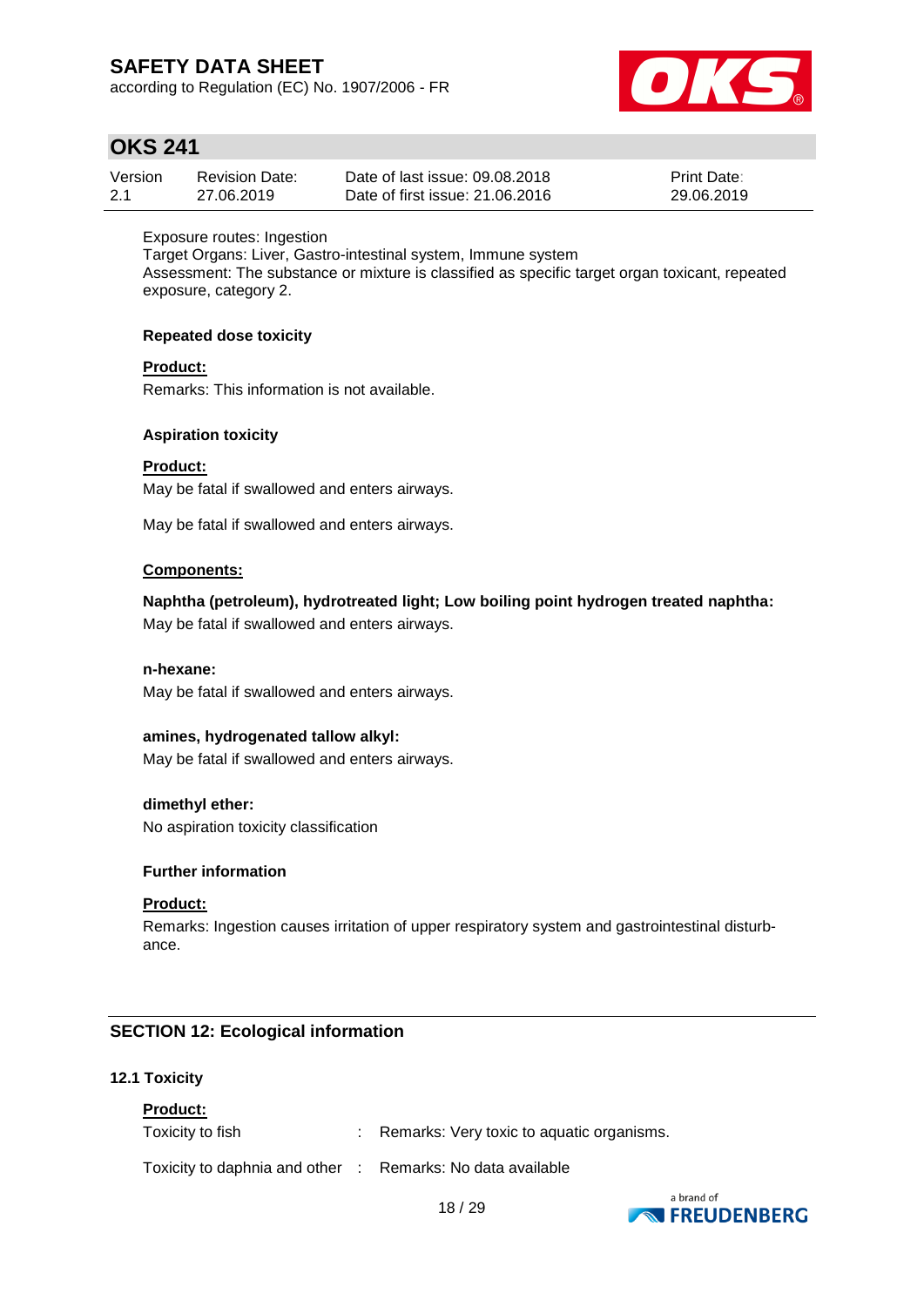according to Regulation (EC) No. 1907/2006 - FR



| 2.1 | Version   | <b>Revision Date:</b><br>27.06.2019                      |            | Date of last issue: 09.08.2018<br>Date of first issue: 21.06.2016                                                                                        | <b>Print Date:</b><br>29.06.2019 |
|-----|-----------|----------------------------------------------------------|------------|----------------------------------------------------------------------------------------------------------------------------------------------------------|----------------------------------|
|     |           | aquatic invertebrates                                    |            |                                                                                                                                                          |                                  |
|     |           | Toxicity to algae                                        |            | Remarks: No data available                                                                                                                               |                                  |
|     |           | Toxicity to microorganisms                               |            | Remarks: No data available                                                                                                                               |                                  |
|     |           | Components:                                              |            |                                                                                                                                                          |                                  |
|     |           |                                                          |            | Naphtha (petroleum), hydrotreated light; Low boiling point hydrogen treated naphtha:                                                                     |                                  |
|     |           | Toxicity to fish                                         |            | LC50 (Oncorhynchus mykiss (rainbow trout)): 10 mg/l<br>Exposure time: 96 h<br>Test Type: semi-static test<br>Method: OECD Test Guideline 203<br>GLP: yes |                                  |
|     |           | Toxicity to daphnia and other :<br>aquatic invertebrates |            | EC50 (Daphnia magna (Water flea)): 4,5 mg/l<br>Exposure time: 48 h<br>Test Type: static test<br>Method: OECD Test Guideline 202                          |                                  |
|     |           | Toxicity to algae                                        |            | EC50 (Pseudokirchneriella subcapitata (green algae)): 3,1<br>mg/l<br>Exposure time: 72 h<br>Test Type: static test                                       |                                  |
|     |           | <b>Ecotoxicology Assessment</b>                          |            |                                                                                                                                                          |                                  |
|     | hazard    | Short-term (acute) aquatic                               | ÷.         | Toxic to aquatic life.                                                                                                                                   |                                  |
|     | hazard    |                                                          |            | Long-term (chronic) aquatic : Toxic to aquatic life with long lasting effects.                                                                           |                                  |
|     |           | copper flakes (coated with aliphatic acid):              |            |                                                                                                                                                          |                                  |
|     |           | M-Factor (Short-term (acute)<br>aquatic hazard)          |            | 10                                                                                                                                                       |                                  |
|     |           | M-Factor (Long-term (chron-<br>ic) aquatic hazard)       | $\sim 100$ | 1                                                                                                                                                        |                                  |
|     |           | <b>Ecotoxicology Assessment</b>                          |            |                                                                                                                                                          |                                  |
|     | hazard    | Short-term (acute) aquatic                               |            | Very toxic to aquatic life.                                                                                                                              |                                  |
|     | hazard    | Long-term (chronic) aquatic                              | ÷.         | Very toxic to aquatic life with long lasting effects.                                                                                                    |                                  |
|     | n-hexane: |                                                          |            |                                                                                                                                                          |                                  |
|     |           | Toxicity to fish                                         |            | LC50 (Oncorhynchus mykiss (rainbow trout)): 12,51 mg/l                                                                                                   |                                  |

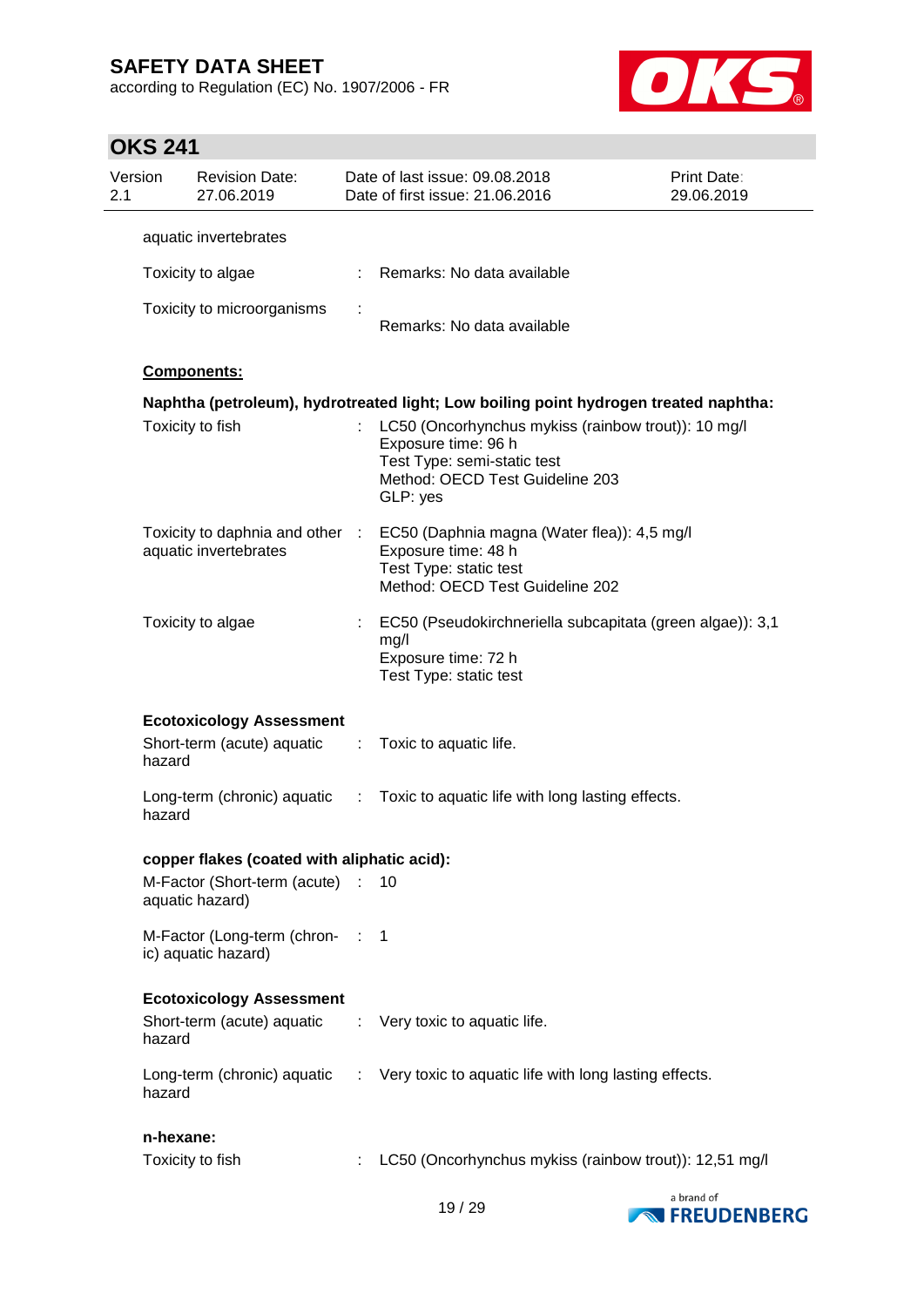according to Regulation (EC) No. 1907/2006 - FR



| Version<br>2.1 |        | <b>Revision Date:</b><br>27.06.2019                      |   | Date of last issue: 09.08.2018<br>Date of first issue: 21.06.2016                                                             | Print Date:<br>29.06.2019 |
|----------------|--------|----------------------------------------------------------|---|-------------------------------------------------------------------------------------------------------------------------------|---------------------------|
|                |        |                                                          |   | Exposure time: 96 h                                                                                                           |                           |
|                |        | aquatic invertebrates                                    |   | Toxicity to daphnia and other : EC50 (Daphnia magna (Water flea)): 21,85 mg/l<br>Exposure time: 48 h                          |                           |
|                |        | Toxicity to algae                                        |   | ErC50 (Pseudokirchneriella subcapitata (green algae)): 9,285<br>mg/l<br>Exposure time: 72 h                                   |                           |
|                |        | amines, hydrogenated tallow alkyl:                       |   |                                                                                                                               |                           |
|                |        | Toxicity to fish                                         |   | LC50 (Danio rerio (zebra fish)): 0,88 mg/l<br>Exposure time: 96 h<br>Method: OECD Test Guideline 203<br>GLP: yes              |                           |
|                |        |                                                          |   | Remarks: Very toxic to aquatic organisms, may cause long-<br>term adverse effects in the aquatic environment.                 |                           |
|                |        | Toxicity to daphnia and other :<br>aquatic invertebrates |   | EC50 (Daphnia magna (Water flea)): 0,13 mg/l<br>Exposure time: 48 h<br>Method: OECD Test Guideline 202<br>GLP: yes            |                           |
|                |        | Toxicity to algae                                        |   | EC50 (Desmodesmus subspicatus (green algae)): 0,12 mg/l<br>Exposure time: 72 h<br>Method: OECD Test Guideline 201<br>GLP: yes |                           |
|                |        | M-Factor (Short-term (acute) :<br>aquatic hazard)        |   | 10                                                                                                                            |                           |
|                |        | M-Factor (Long-term (chron-<br>ic) aquatic hazard)       |   | 10                                                                                                                            |                           |
|                |        | <b>Ecotoxicology Assessment</b>                          |   |                                                                                                                               |                           |
|                | hazard | Short-term (acute) aquatic                               | ÷ | Very toxic to aquatic life.                                                                                                   |                           |
|                | hazard | Long-term (chronic) aquatic                              |   | : Very toxic to aquatic life with long lasting effects.                                                                       |                           |
|                |        | dimethyl ether:                                          |   |                                                                                                                               |                           |
|                |        | Toxicity to fish                                         |   | LC50 (Poecilia reticulata (guppy)): > 4.100 mg/l<br>Exposure time: 96 h<br>Test Type: semi-static test                        |                           |
|                |        | Toxicity to daphnia and other :<br>aquatic invertebrates |   | EC50 (Daphnia magna (Water flea)): > 4.400 mg/l<br>Exposure time: 48 h<br>Test Type: static test                              |                           |
|                |        | Toxicity to algae                                        |   | EC50 (green algae): 154,9 mg/l                                                                                                |                           |
|                |        |                                                          |   |                                                                                                                               |                           |



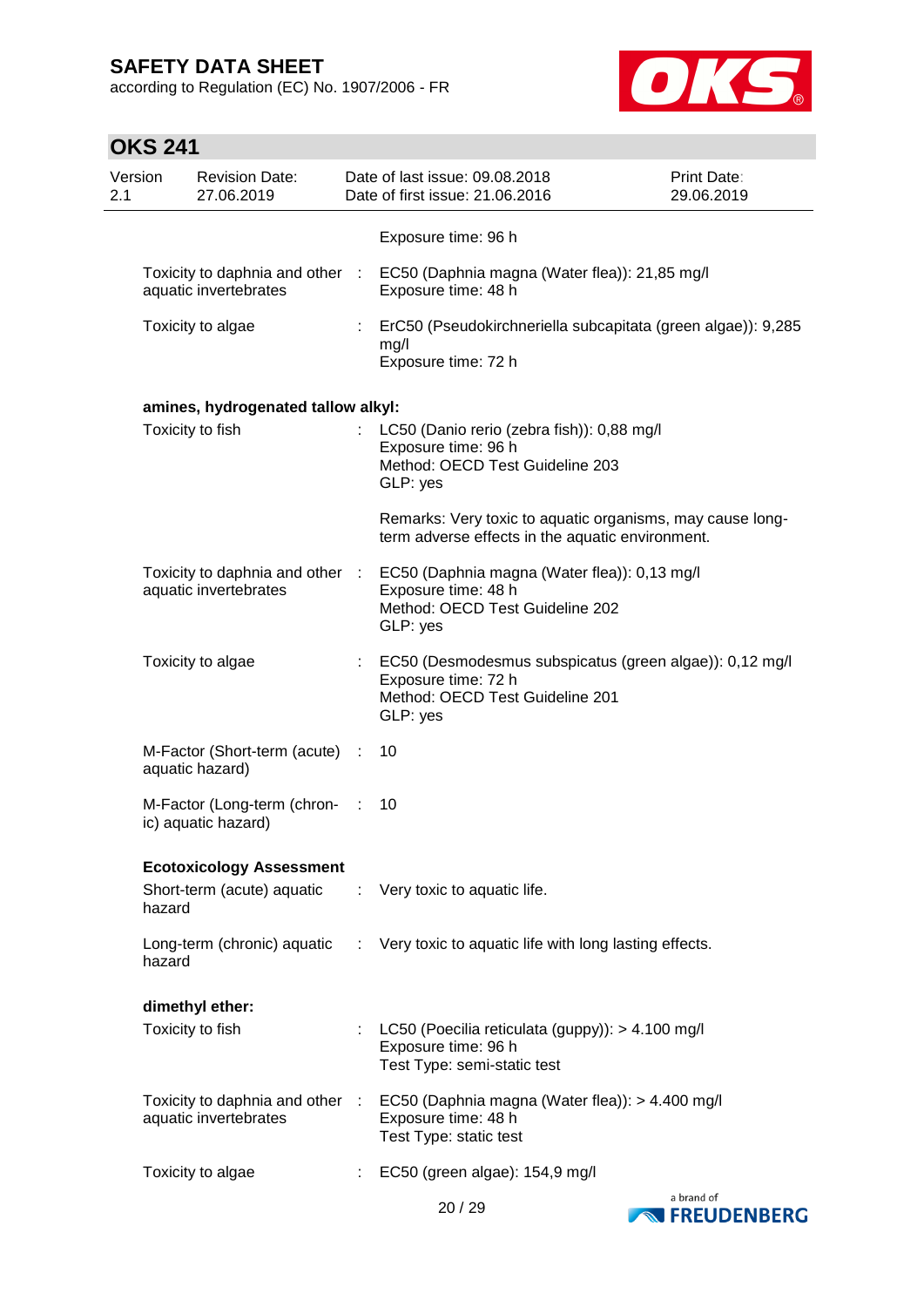according to Regulation (EC) No. 1907/2006 - FR



| ו דב טווט      |                                             |      |                                                                                                                                                                                                               |                                  |
|----------------|---------------------------------------------|------|---------------------------------------------------------------------------------------------------------------------------------------------------------------------------------------------------------------|----------------------------------|
| Version<br>2.1 | <b>Revision Date:</b><br>27.06.2019         |      | Date of last issue: 09.08.2018<br>Date of first issue: 21.06.2016                                                                                                                                             | <b>Print Date:</b><br>29.06.2019 |
|                |                                             |      | Exposure time: 96 h                                                                                                                                                                                           |                                  |
|                |                                             |      |                                                                                                                                                                                                               |                                  |
| tin:           | Toxicity to fish                            |      | LC50 (Pimephales promelas (fathead minnow)): > 0,0124 mg/l<br>Exposure time: 96 h<br>Test Type: static test<br>Method: OECD Test Guideline 203<br>Remarks: No toxicity at the limit of solubility             |                                  |
|                | Toxicity to algae                           |      | EC50 (Pseudokirchneriella subcapitata (green algae)): ><br>0,0192 mg/l<br>Exposure time: 72 h<br>Test Type: static test<br>Method: OECD Test Guideline 201<br>Remarks: No toxicity at the limit of solubility |                                  |
|                | 12.2 Persistence and degradability          |      |                                                                                                                                                                                                               |                                  |
|                | Product:                                    |      |                                                                                                                                                                                                               |                                  |
|                | Biodegradability                            |      | Remarks: No data available                                                                                                                                                                                    |                                  |
| ity            | Physico-chemical removabil-                 | $-1$ | Remarks: No data available                                                                                                                                                                                    |                                  |
|                | Components:                                 |      |                                                                                                                                                                                                               |                                  |
|                |                                             |      | Naphtha (petroleum), hydrotreated light; Low boiling point hydrogen treated naphtha:                                                                                                                          |                                  |
|                | Biodegradability                            |      | Test Type: aerobic<br>Inoculum: activated sludge<br>Result: rapidly biodegradable<br>Biodegradation: 90,35 %<br>Exposure time: 28 d                                                                           |                                  |
|                | copper flakes (coated with aliphatic acid): |      |                                                                                                                                                                                                               |                                  |
|                | Biodegradability                            |      | Remarks: The methods for determining biodegradability are<br>not applicable to inorganic substances.                                                                                                          |                                  |
|                | n-hexane:                                   |      |                                                                                                                                                                                                               |                                  |
|                | Biodegradability                            |      | Test Type: aerobic<br>Inoculum: activated sludge<br>Result: rapidly biodegradable<br>Biodegradation: 21 %<br>Exposure time: 28 d<br>GLP: yes                                                                  |                                  |
|                |                                             |      |                                                                                                                                                                                                               |                                  |
|                | amines, hydrogenated tallow alkyl:          |      |                                                                                                                                                                                                               |                                  |
|                | Biodegradability                            |      | Result: Readily biodegradable.<br>Method: OECD Test Guideline 301D                                                                                                                                            |                                  |
|                |                                             |      |                                                                                                                                                                                                               | a brand of                       |

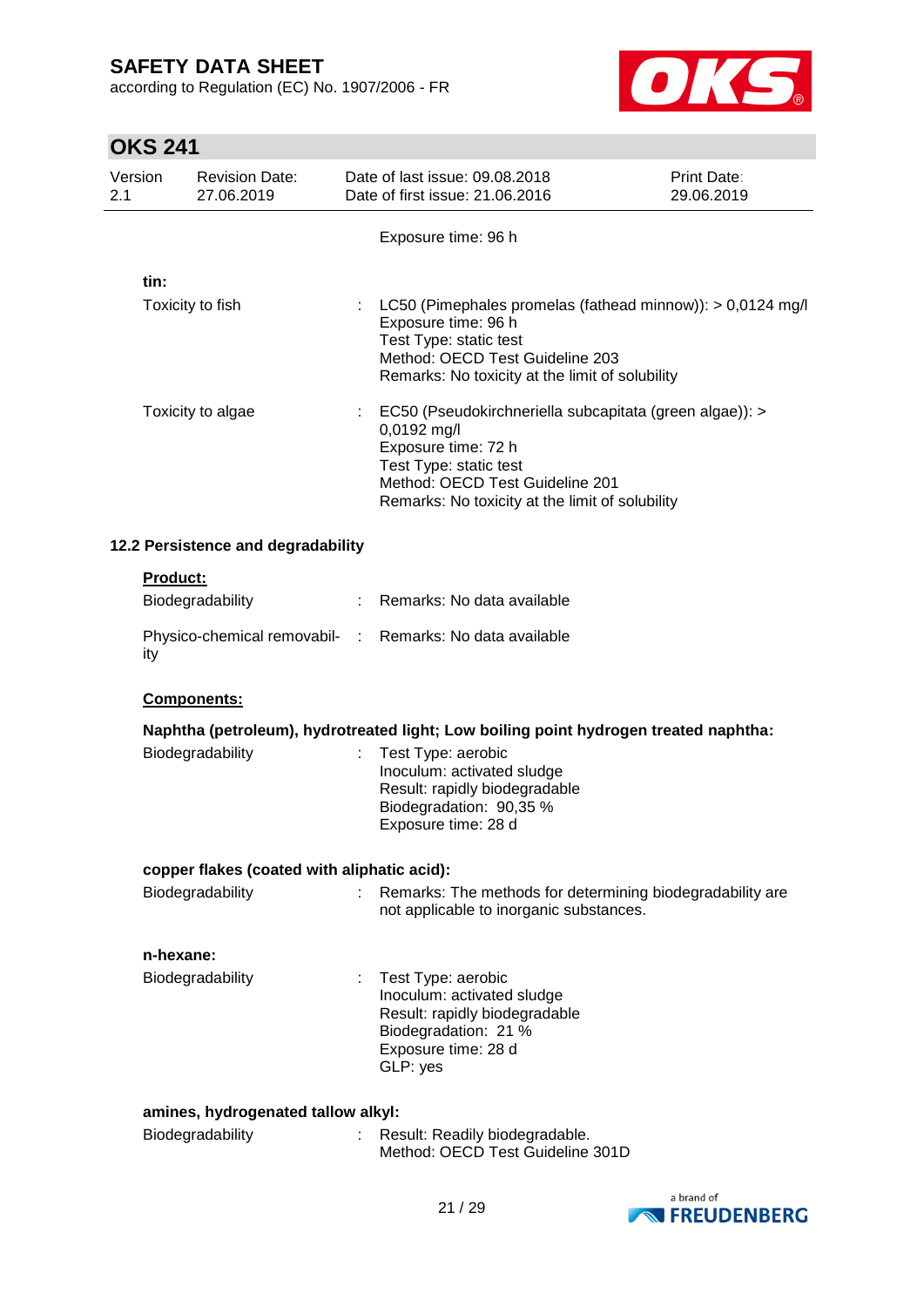according to Regulation (EC) No. 1907/2006 - FR



| Version<br>2.1 |                                      | <b>Revision Date:</b><br>27.06.2019 |                           | Date of last issue: 09.08.2018<br>Date of first issue: 21.06.2016                                                                                                                                                         | <b>Print Date:</b><br>29.06.2019 |  |  |  |
|----------------|--------------------------------------|-------------------------------------|---------------------------|---------------------------------------------------------------------------------------------------------------------------------------------------------------------------------------------------------------------------|----------------------------------|--|--|--|
|                |                                      | dimethyl ether:<br>Biodegradability |                           | : Test Type: aerobic<br>Inoculum: activated sludge<br>Result: Not readily biodegradable.<br>Biodegradation: 5 %<br>Exposure time: 28 d<br>Method: OECD Test Guideline 301D                                                |                                  |  |  |  |
|                | n-butyl acetate:<br>Biodegradability |                                     |                           | Result: Readily biodegradable.                                                                                                                                                                                            |                                  |  |  |  |
|                |                                      | 12.3 Bioaccumulative potential      |                           |                                                                                                                                                                                                                           |                                  |  |  |  |
|                | <b>Product:</b>                      |                                     |                           |                                                                                                                                                                                                                           |                                  |  |  |  |
|                |                                      | <b>Bioaccumulation</b>              |                           | : Remarks: This mixture contains no substance considered to<br>be persistent, bioaccumulating and toxic (PBT).<br>This mixture contains no substance considered to be very<br>persistent and very bioaccumulating (vPvB). |                                  |  |  |  |
|                |                                      | Components:                         |                           |                                                                                                                                                                                                                           |                                  |  |  |  |
|                |                                      |                                     |                           | Naphtha (petroleum), hydrotreated light; Low boiling point hydrogen treated naphtha:                                                                                                                                      |                                  |  |  |  |
|                | octanol/water                        | Partition coefficient: n-           | $\mathbb{R}^{\mathbb{Z}}$ | log Pow: 3,4 - 5,2                                                                                                                                                                                                        |                                  |  |  |  |
|                | n-hexane:                            |                                     |                           |                                                                                                                                                                                                                           |                                  |  |  |  |
|                |                                      | <b>Bioaccumulation</b>              |                           | Bioconcentration factor (BCF): 501,19                                                                                                                                                                                     |                                  |  |  |  |
|                | octanol/water                        | Partition coefficient: n-           |                           | log Pow: 4 (20 °C)<br>pH: 7                                                                                                                                                                                               |                                  |  |  |  |
|                |                                      | amines, hydrogenated tallow alkyl:  |                           |                                                                                                                                                                                                                           |                                  |  |  |  |
|                |                                      | Bioaccumulation                     |                           | Bioconcentration factor (BCF): 173                                                                                                                                                                                        |                                  |  |  |  |
|                | octanol/water                        | Partition coefficient: n-           |                           | log Pow: ca. 7,6                                                                                                                                                                                                          |                                  |  |  |  |
|                |                                      | dimethyl ether:                     |                           |                                                                                                                                                                                                                           |                                  |  |  |  |
|                | octanol/water                        | Partition coefficient: n-           |                           | log Pow: 0,07 (25 °C)                                                                                                                                                                                                     |                                  |  |  |  |
|                |                                      | n-butyl acetate:                    |                           |                                                                                                                                                                                                                           |                                  |  |  |  |
|                |                                      | Bioaccumulation                     |                           | Remarks: No data available                                                                                                                                                                                                |                                  |  |  |  |
|                | octanol/water                        | Partition coefficient: n-           |                           | log Pow: 2,3                                                                                                                                                                                                              |                                  |  |  |  |

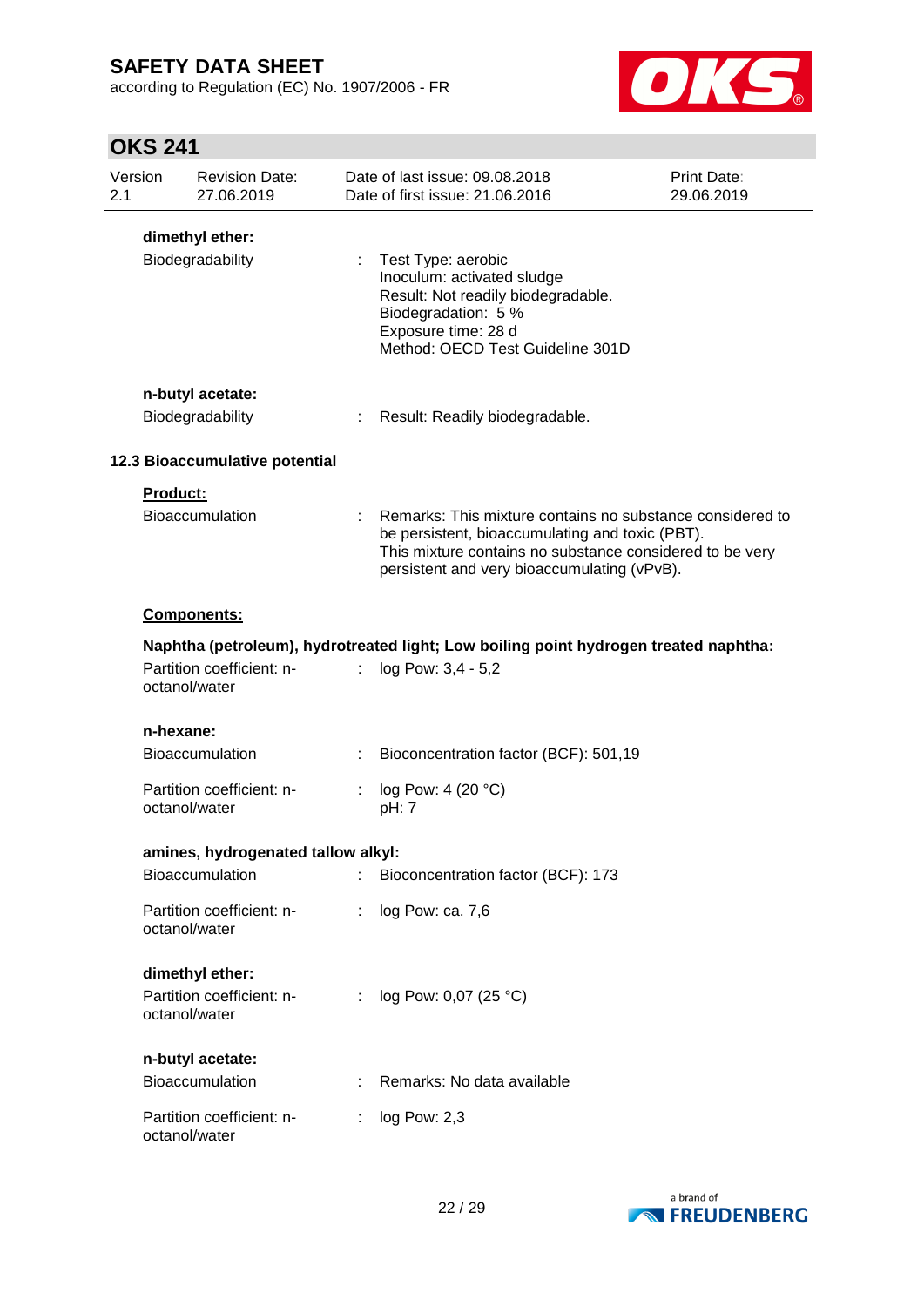according to Regulation (EC) No. 1907/2006 - FR



## **OKS 241**

| Version<br>2.1 |                            | <b>Revision Date:</b><br>27.06.2019                |    | Date of last issue: 09.08.2018<br>Date of first issue: 21.06.2016                                                                                                                                          | Print Date:<br>29.06.2019 |
|----------------|----------------------------|----------------------------------------------------|----|------------------------------------------------------------------------------------------------------------------------------------------------------------------------------------------------------------|---------------------------|
|                |                            | 12.4 Mobility in soil                              |    |                                                                                                                                                                                                            |                           |
|                | <b>Product:</b>            |                                                    |    |                                                                                                                                                                                                            |                           |
|                | Mobility                   |                                                    |    | Remarks: No data available                                                                                                                                                                                 |                           |
|                |                            | Distribution among environ-<br>mental compartments | ÷. | Remarks: No data available                                                                                                                                                                                 |                           |
|                |                            | 12.5 Results of PBT and vPvB assessment            |    |                                                                                                                                                                                                            |                           |
|                | Product:                   |                                                    |    |                                                                                                                                                                                                            |                           |
|                | Assessment                 |                                                    |    | This substance/mixture contains no components considered<br>to be either persistent, bioaccumulative and toxic (PBT), or<br>very persistent and very bioaccumulative (vPvB) at levels of<br>0.1% or higher |                           |
|                |                            | <b>Components:</b>                                 |    |                                                                                                                                                                                                            |                           |
|                |                            | amines, hydrogenated tallow alkyl:                 |    |                                                                                                                                                                                                            |                           |
|                | Assessment                 |                                                    | ÷. | This substance is not considered to be persistent, bioaccumu-<br>lating and toxic (PBT) This substance is not considered to be<br>very persistent and very bioaccumulating (vPvB)                          |                           |
|                |                            | dimethyl ether:                                    |    |                                                                                                                                                                                                            |                           |
|                | Assessment                 |                                                    |    | Non-classified vPvB substance. Non-classified PBT sub-<br>stance.                                                                                                                                          |                           |
|                | tin:                       |                                                    |    |                                                                                                                                                                                                            |                           |
|                | Assessment                 |                                                    |    | Remarks: Not applicable                                                                                                                                                                                    |                           |
|                | 12.6 Other adverse effects |                                                    |    |                                                                                                                                                                                                            |                           |
|                | <b>Product:</b>            |                                                    |    |                                                                                                                                                                                                            |                           |
|                | mation                     | Additional ecological infor-                       |    | Very toxic to aquatic organisms, may cause long-term adverse<br>effects in the aquatic environment.                                                                                                        |                           |

## **SECTION 13: Disposal considerations**

| 13.1 Waste treatment methods |                                                                                                                                |
|------------------------------|--------------------------------------------------------------------------------------------------------------------------------|
| Product                      | Do not dispose of with domestic refuse.<br>Dispose of as hazardous waste in compliance with local and<br>national regulations. |
|                              | Waste codes should be assigned by the user based on the<br>application for which the product was used.                         |
| Contaminated packaging       | Packaging that is not properly emptied must be disposed of as                                                                  |
|                              |                                                                                                                                |

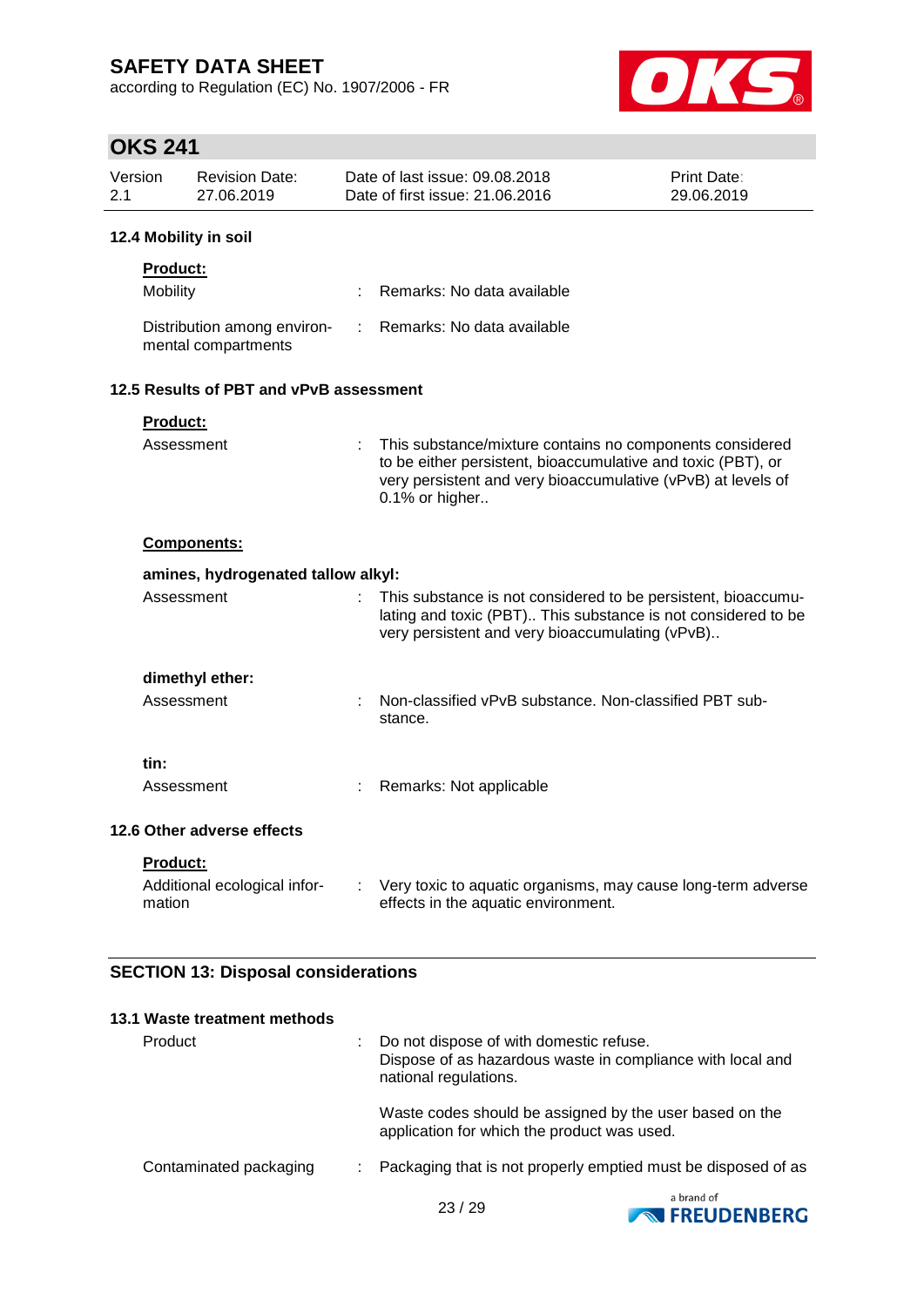according to Regulation (EC) No. 1907/2006 - FR



| Version<br>2.1        | <b>Revision Date:</b><br>27.06.2019                                      | Date of last issue: 09.08.2018<br>Print Date:<br>Date of first issue: 21.06.2016<br>29.06.2019                                                     |
|-----------------------|--------------------------------------------------------------------------|----------------------------------------------------------------------------------------------------------------------------------------------------|
|                       |                                                                          | the unused product.<br>Offer empty spray cans to an established disposal company.<br>Pressurized container: Do not pierce or burn, even after use. |
|                       |                                                                          | The following Waste Codes are only suggestions:                                                                                                    |
|                       |                                                                          |                                                                                                                                                    |
|                       | <b>SECTION 14: Transport information</b>                                 |                                                                                                                                                    |
| 14.1 UN number        |                                                                          |                                                                                                                                                    |
| <b>ADR</b>            |                                                                          | <b>UN 1950</b><br>÷                                                                                                                                |
| <b>IMDG</b>           |                                                                          | <b>UN 1950</b>                                                                                                                                     |
| <b>IATA</b>           |                                                                          | <b>UN 1950</b>                                                                                                                                     |
|                       | 14.2 UN proper shipping name                                             |                                                                                                                                                    |
| <b>ADR</b>            |                                                                          | <b>AEROSOLS</b>                                                                                                                                    |
| <b>IMDG</b>           |                                                                          | <b>AEROSOLS</b><br>(naphtha (petroleum), hydrotreated light, copper)                                                                               |
| <b>IATA</b>           |                                                                          | Aerosols, flammable                                                                                                                                |
|                       | 14.3 Transport hazard class(es)                                          |                                                                                                                                                    |
| <b>ADR</b>            |                                                                          | 2                                                                                                                                                  |
| <b>IMDG</b>           |                                                                          | 2.1                                                                                                                                                |
| <b>IATA</b>           |                                                                          | 2.1                                                                                                                                                |
|                       | 14.4 Packing group                                                       |                                                                                                                                                    |
| <b>ADR</b><br>Labels  | Packing group<br><b>Classification Code</b><br>Tunnel restriction code   | Not assigned by regulation<br>5F<br>2.1<br>(D)                                                                                                     |
| <b>IMDG</b><br>Labels | Packing group<br>EmS Code                                                | Not assigned by regulation<br>2.1<br>$F-D, S-U$                                                                                                    |
|                       | <b>IATA (Cargo)</b><br>Packing instruction (cargo                        | 203                                                                                                                                                |
| aircraft)<br>Labels   | Packing instruction (LQ)<br>Packing group                                | Y203<br>Not assigned by regulation<br>Division 2.1 - Flammable gases                                                                               |
|                       | <b>IATA (Passenger)</b><br>Packing instruction (passen-<br>ger aircraft) | 203                                                                                                                                                |
|                       | Packing instruction (LQ)                                                 | Y203                                                                                                                                               |

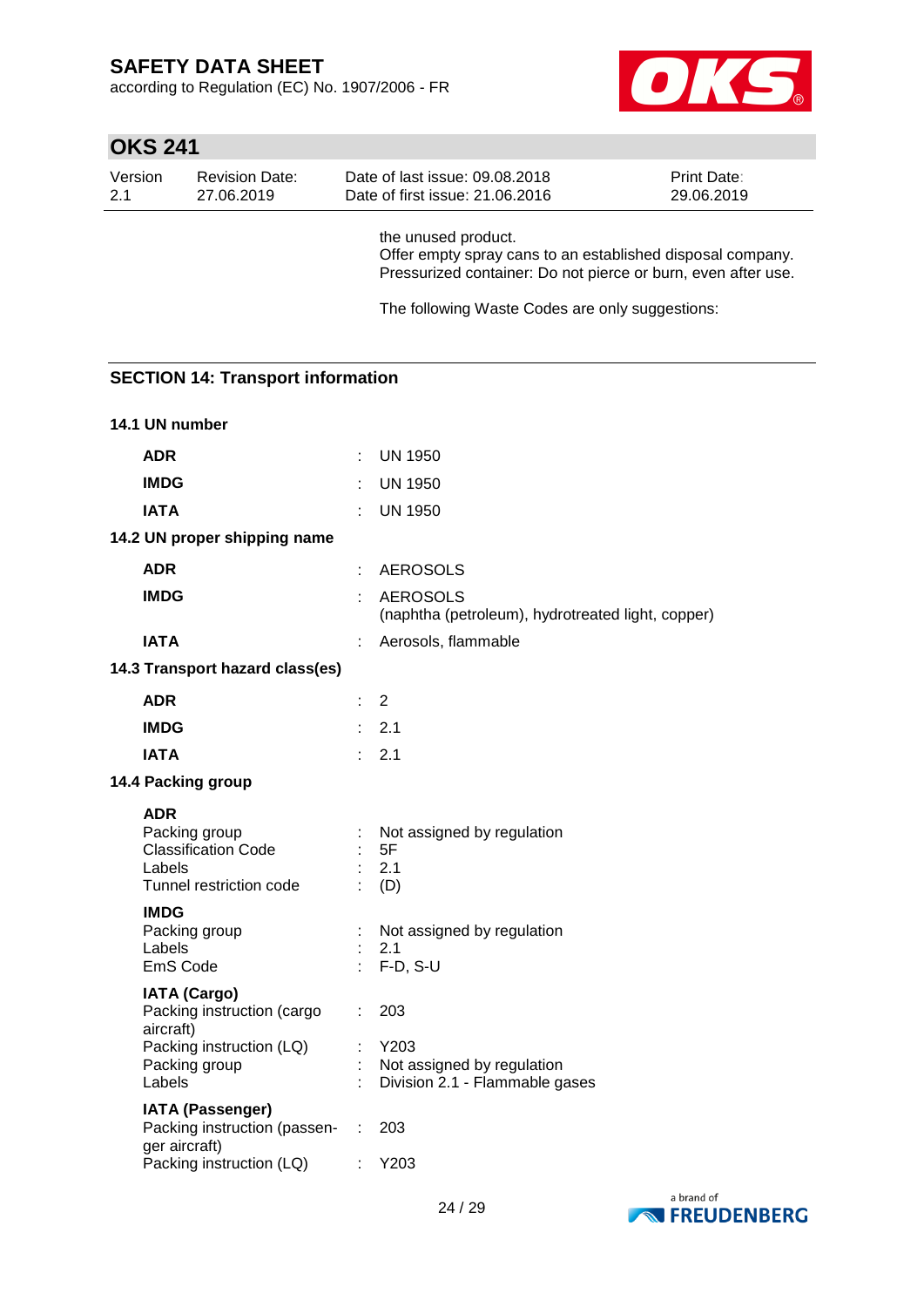according to Regulation (EC) No. 1907/2006 - FR



# **OKS 241**

E1

| Version<br>2.1 |                     | <b>Revision Date:</b><br>27.06.2019                                   | Date of last issue: 09.08.2018<br>Date of first issue: 21.06.2016       | Print Date:<br>29.06.2019 |
|----------------|---------------------|-----------------------------------------------------------------------|-------------------------------------------------------------------------|---------------------------|
|                | Labels              | Packing group<br><b>14.5 Environmental hazards</b>                    | Not assigned by regulation<br>Division 2.1 - Flammable gases            |                           |
|                |                     |                                                                       |                                                                         |                           |
|                | <b>ADR</b>          | Environmentally hazardous                                             | ves                                                                     |                           |
|                | <b>IMDG</b>         | Marine pollutant                                                      | yes                                                                     |                           |
|                |                     | <b>IATA (Passenger)</b><br>Environmentally hazardous                  | no                                                                      |                           |
|                | <b>IATA (Cargo)</b> | Environmentally hazardous                                             | no                                                                      |                           |
|                |                     | 14.6 Special precautions for user<br>No special precautions required. |                                                                         |                           |
|                |                     |                                                                       | 14.7 Transport in bulk according to Annex II of Marpol and the IBC Code |                           |
|                | <b>Remarks</b>      |                                                                       | Not applicable for product as supplied.                                 |                           |

## **SECTION 15: Regulatory information**

#### **15.1 Safety, health and environmental regulations/legislation specific for the substance or mixture**

| REACH - Candidate List of Substances of Very High<br>Concern for Authorisation (Article 59).                                                         |    | : This product does not contain sub-<br>stances of very high concern (Regu-<br>lation (EC) No 1907/2006 (REACH),<br>Article 57). |
|------------------------------------------------------------------------------------------------------------------------------------------------------|----|----------------------------------------------------------------------------------------------------------------------------------|
| REACH - List of substances subject to authorisation<br>(Annex XIV)                                                                                   |    | : Not applicable                                                                                                                 |
| Regulation (EC) No 1005/2009 on substances that de-<br>plete the ozone layer                                                                         | ÷  | Not applicable                                                                                                                   |
| Regulation (EC) No 850/2004 on persistent organic pol-<br><br>lutants                                                                                |    | Not applicable                                                                                                                   |
| Regulation (EC) No 649/2012 of the European Parlia-<br>ment and the Council concerning the export and import<br>of dangerous chemicals               |    | $:$ Not applicable                                                                                                               |
| REACH - Restrictions on the manufacture, placing on<br>the market and use of certain dangerous substances,<br>preparations and articles (Annex XVII) | ÷. | Naphtha (petroleum), hydrotreated<br>light; Low boiling point hydrogen<br>treated naphtha<br>(29, 28)                            |
| P <sub>2</sub>                                                                                                                                       |    |                                                                                                                                  |

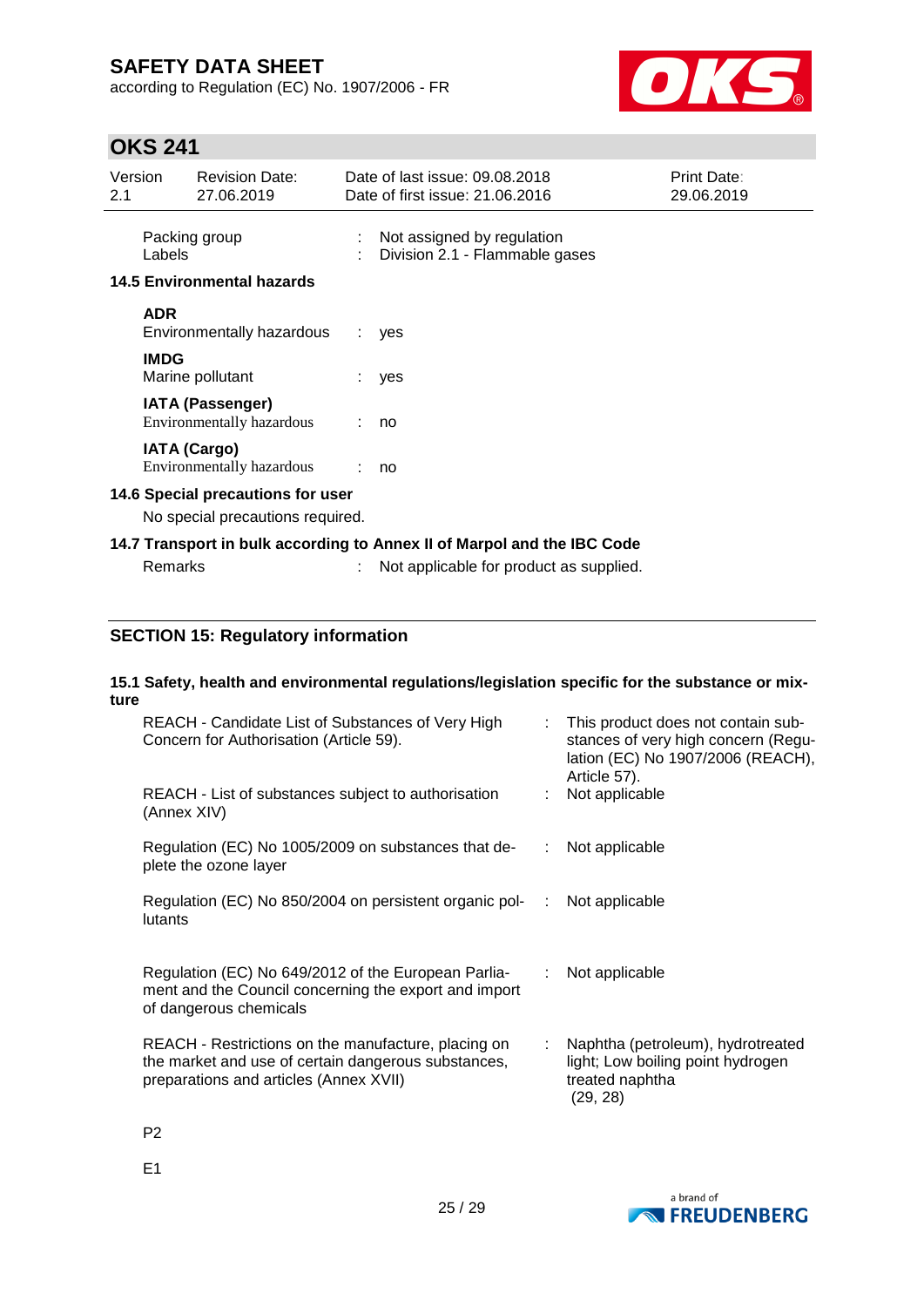according to Regulation (EC) No. 1907/2006 - FR



## **OKS 241**

| Version | <b>Revision Date:</b> | Date of last issue: 09.08.2018  | <b>Print Date:</b> |
|---------|-----------------------|---------------------------------|--------------------|
| 2.1     | 27.06.2019            | Date of first issue: 21.06.2016 | 29.06.2019         |

### P5c

Seveso III: Directive 2012/18/EU of the European Parliament and of the Council on the control of major-accident hazards involving dangerous substances.

|                                                                                                                                                                                 |    |                                                                                                                                                                                                                                                                                                                                                                                                                                | Quantity 1 | Quantity 2 |
|---------------------------------------------------------------------------------------------------------------------------------------------------------------------------------|----|--------------------------------------------------------------------------------------------------------------------------------------------------------------------------------------------------------------------------------------------------------------------------------------------------------------------------------------------------------------------------------------------------------------------------------|------------|------------|
| P <sub>3</sub> a                                                                                                                                                                |    | <b>FLAMMABLE AEROSOLS</b>                                                                                                                                                                                                                                                                                                                                                                                                      | 150t       | 500 t      |
| E1                                                                                                                                                                              |    | <b>ENVIRONMENTAL</b><br><b>HAZARDS</b>                                                                                                                                                                                                                                                                                                                                                                                         | 100t       | 200t       |
| 34                                                                                                                                                                              |    | Petroleum products: (a)<br>gasolines and naphthas,<br>(b) kerosenes (including jet<br>fuels), (c) gas oils (includ-<br>ing diesel fuels, home<br>heating oils and gas oil<br>blending streams), (d)<br>heavy fuel oils (e) alterna-<br>tive fuels serving the same<br>purposes and with similar<br>properties as regards<br>flammability and environ-<br>mental hazards as the<br>products referred to in<br>points (a) to (d) | 2.500 t    | 25,000 t   |
| <b>Occupational Illnesses (R-</b><br>461-3, France)                                                                                                                             | ÷. | 59, 84, 36                                                                                                                                                                                                                                                                                                                                                                                                                     |            |            |
| Reinforced medical supervi-<br>This product requires a reinforced medical supervision under<br>$\mathcal{I}^{\mathcal{I}}$<br>sion (R4624-18)<br>Article R4624-18 (Labour Code) |    |                                                                                                                                                                                                                                                                                                                                                                                                                                |            |            |
| Installations classified for the<br>4320, 1421, 4510, 4511, 4734<br>÷<br>protection of the environment<br>(Environment Code R511-9)                                             |    |                                                                                                                                                                                                                                                                                                                                                                                                                                |            |            |
| Volatile organic compounds                                                                                                                                                      |    | Directive 2010/75/EU of 24 November 2010 on industrial<br>emissions (integrated pollution prevention and control)<br>Volatile organic compounds (VOC) content: 70,39 %<br>Volatile CMR compounds: 28,03 %                                                                                                                                                                                                                      |            |            |

Other regulations:

Take note of Directive 94/33/EC on the protection of young people at work or stricter national regulations, where applicable.

### **15.2 Chemical safety assessment**

This information is not available.

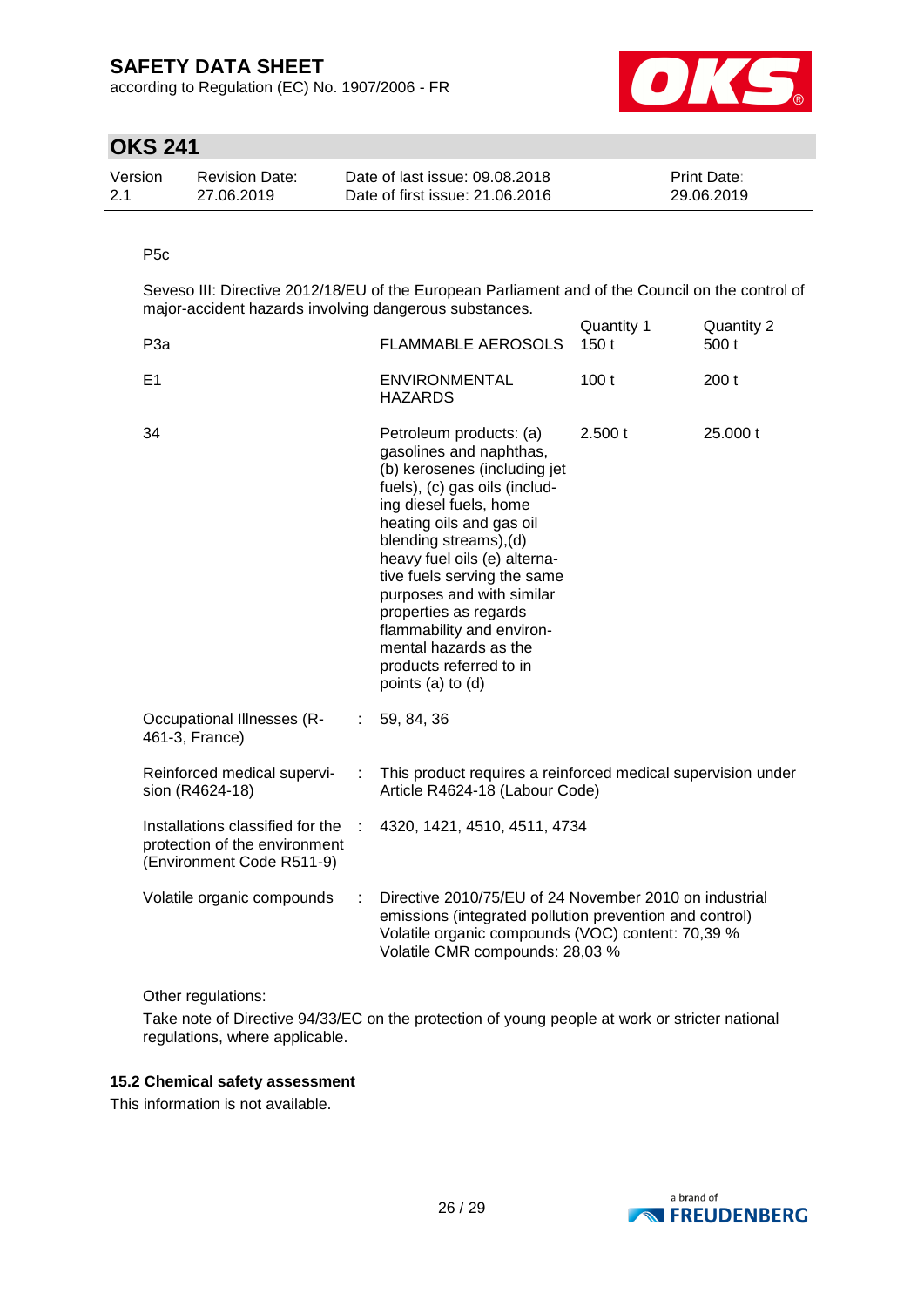according to Regulation (EC) No. 1907/2006 - FR



## **OKS 241**

| Version | <b>Revision Date:</b> | Date of last issue: 09.08.2018  | <b>Print Date:</b> |
|---------|-----------------------|---------------------------------|--------------------|
| 2.1     | 27.06.2019            | Date of first issue: 21,06,2016 | 29.06.2019         |

### **SECTION 16: Other information**

#### **Full text of H-Statements**

| Extremely flammable gas.                                              |
|-----------------------------------------------------------------------|
| Highly flammable liquid and vapour.                                   |
| Flammable liquid and vapour.                                          |
| Contains gas under pressure; may explode if heated.                   |
| Harmful if swallowed.                                                 |
| May be fatal if swallowed and enters airways.                         |
| Causes skin irritation.                                               |
| Causes serious eye damage.                                            |
| Causes serious eye irritation.                                        |
| Toxic if inhaled.                                                     |
| May cause drowsiness or dizziness.                                    |
| Suspected of damaging fertility.                                      |
| May cause damage to organs through prolonged or repeated<br>exposure. |
| Very toxic to aquatic life.                                           |
| Very toxic to aquatic life with long lasting effects.                 |
| Toxic to aquatic life with long lasting effects.                      |
|                                                                       |

### **Full text of other abbreviations**

\*\* : Route of exposure cannot be excluded: For certain hazard classes, e.g. STOT, the route of exposure should be indicated in the hazard statement only if it is conclusively proven that no other route of exposure can cause the hazard in accordance to the criteria in Annex I. Under Directive 67/548/EEC the route of exposure was indicated for classifications with R48 when there was data justifying the classification for this route of exposure. The classification under 67/548/EEC indicating the route of exposure has been translated into the corresponding class and category according to this Regulation, but with a general hazard statement not specifying the route of exposure as the necessary information is not available. \*\*\* : Hazard statements for reproductive toxicity: Hazard statements H360 and H361 indicate a general concern for effects on fertility and/or development: 'May damage/Suspected of damaging fertility or the unborn child'. According to the criteria, the general hazard statement can be replaced by the hazard statement indicating the specific effect of concern in accordance with Section 1.1.2.1.2. When the other differentiation is not mentioned, this is due to evidence proving no such effect, inconclusive data or no data and the obligations in Article 4(3) shall apply for that differentiation. In order not to lose information from the harmonised classifications for fertility and

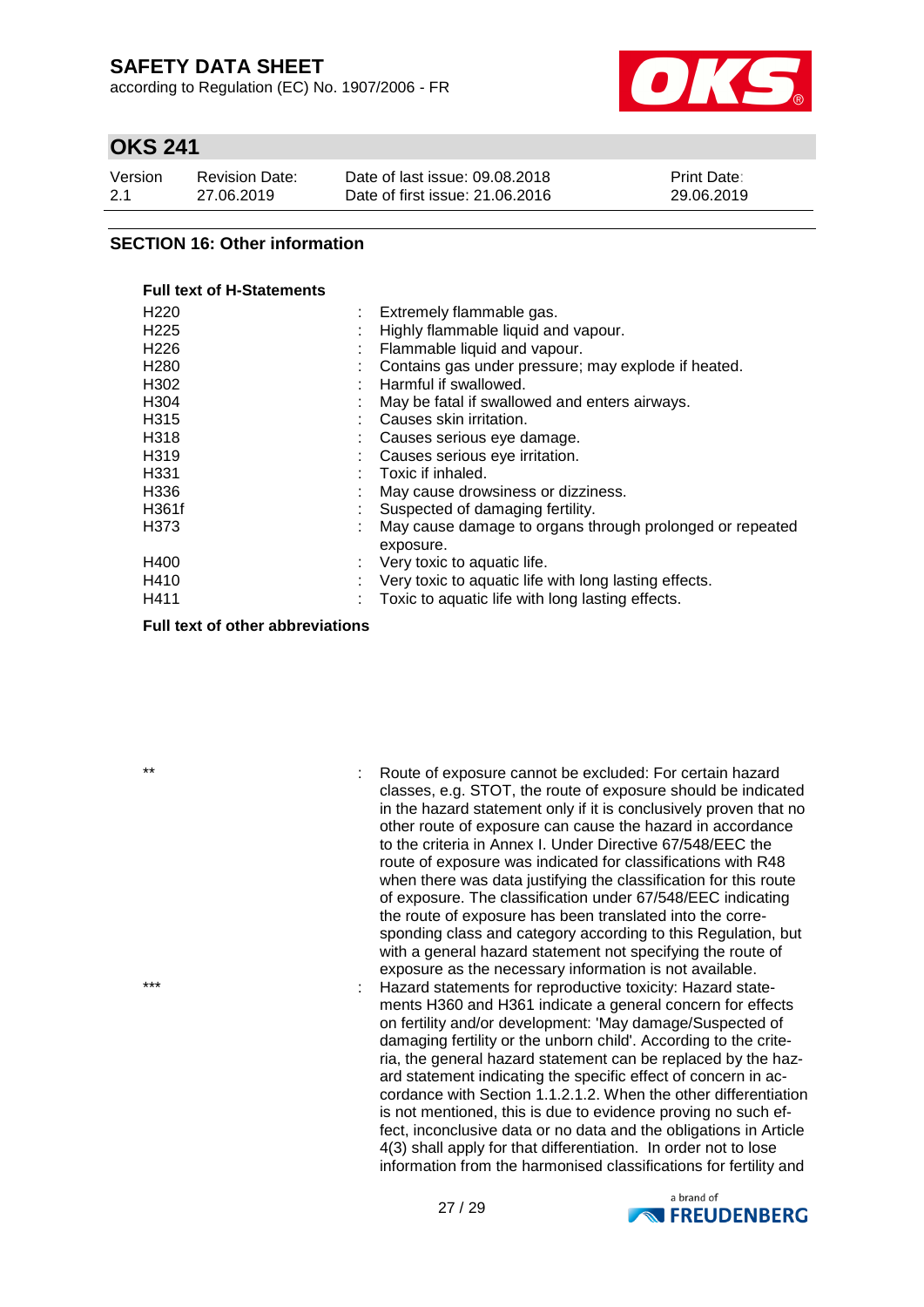according to Regulation (EC) No. 1907/2006 - FR



## **OKS 241**

| Version<br>2.1       | <b>Revision Date:</b><br>27.06.2019 | Date of last issue: 09.08.2018<br>Date of first issue: 21,06,2016                                                                                                                                                                                                                                                                                                                                                                                                                                                                                        | Print Date:<br>29.06.2019 |
|----------------------|-------------------------------------|----------------------------------------------------------------------------------------------------------------------------------------------------------------------------------------------------------------------------------------------------------------------------------------------------------------------------------------------------------------------------------------------------------------------------------------------------------------------------------------------------------------------------------------------------------|---------------------------|
| Note P               |                                     | developmental effects under Directive 67/548/EEC, the classi-<br>fications have been translated only for those effects classified<br>under that Directive                                                                                                                                                                                                                                                                                                                                                                                                |                           |
|                      |                                     | The classification as a carcinogen or mutagen need not apply<br>if it can be shown that the substance contains less than 0,1 %<br>w/w benzene (Einecs No 200-753-7). When the substance is<br>not classified as a carcinogen at least the precautionary<br>statements (P102-)P260- P262-P301 + P310-P331 shall ap-<br>ply. This note applies only to certain complex oil-derived sub-<br>stances in Part 3.                                                                                                                                              |                           |
| Note $U$ (table 3.1) |                                     | When put on the market gases have to be classified as "Gas-<br>es under pressure", in one of the groups compressed gas,<br>liquefied gas, refrigerated liquefied gas or dissolved gas. The<br>group depends on the physical state in which the gas is pack-<br>aged and therefore has to be assigned case by case. The<br>following codes are assigned: Press. Gas (Comp.) Press. Gas<br>(Lig.) Press. Gas (Ref. Lig.) Press. Gas (Diss.) Aerosols shall<br>not be classified as gases under pressure (See Annex I, Part<br>2, Section 2.3.2.1, Note 2). |                           |

ADN - European Agreement concerning the International Carriage of Dangerous Goods by Inland Waterways; ADR - European Agreement concerning the International Carriage of Dangerous Goods by Road; AICS - Australian Inventory of Chemical Substances; ASTM - American Society for the Testing of Materials; bw - Body weight; CLP - Classification Labelling Packaging Regulation; Regulation (EC) No 1272/2008; CMR - Carcinogen, Mutagen or Reproductive Toxicant; DIN - Standard of the German Institute for Standardisation; DSL - Domestic Substances List (Canada); ECHA - European Chemicals Agency; EC-Number - European Community number; ECx - Concentration associated with x% response; ELx - Loading rate associated with x% response; EmS - Emergency Schedule; ENCS - Existing and New Chemical Substances (Japan); ErCx - Concentration associated with x% growth rate response; GHS - Globally Harmonized System; GLP - Good Laboratory Practice; IARC - International Agency for Research on Cancer; IATA - International Air Transport Association; IBC - International Code for the Construction and Equipment of Ships carrying Dangerous Chemicals in Bulk; IC50 - Half maximal inhibitory concentration; ICAO - International Civil Aviation Organization; IECSC - Inventory of Existing Chemical Substances in China; IMDG - International Maritime Dangerous Goods; IMO - International Maritime Organization; ISHL - Industrial Safety and Health Law (Japan); ISO - International Organisation for Standardization; KECI - Korea Existing Chemicals Inventory; LC50 - Lethal Concentration to 50 % of a test population; LD50 - Lethal Dose to 50% of a test population (Median Lethal Dose); MARPOL - International Convention for the Prevention of Pollution from Ships; n.o.s. - Not Otherwise Specified; NO(A)EC - No Observed (Adverse) Effect Concentration; NO(A)EL - No Observed (Adverse) Effect Level; NOELR - No Observable Effect Loading Rate; NZIoC - New Zealand Inventory of Chemicals; OECD - Organization for Economic Co-operation and Development; OPPTS - Office of Chemical Safety and Pollution Prevention; PBT - Persistent, Bioaccumulative and Toxic substance; PICCS - Philippines Inventory of Chemicals and Chemical Substances; (Q)SAR - (Quantitative) Structure Activity Relationship; REACH - Regulation (EC) No 1907/2006 of the European Parliament and of the Council concerning the Registration, Evaluation, Authorisation and Restriction of Chemicals; RID - Regulations concerning the International Carriage of Dangerous Goods by Rail; SADT - Self-Accelerating Decomposition Temperature; SDS - Safety Data Sheet; SVHC - Substance of Very High Concern; TCSI - Taiwan Chemical Substance Inventory; TRGS - Technical Rule for Hazardous Substances; TSCA - Toxic Substances Control Act (United States); UN - United Nations; vPvB - Very Persistent and Very Bioaccumulative

### **Further information**